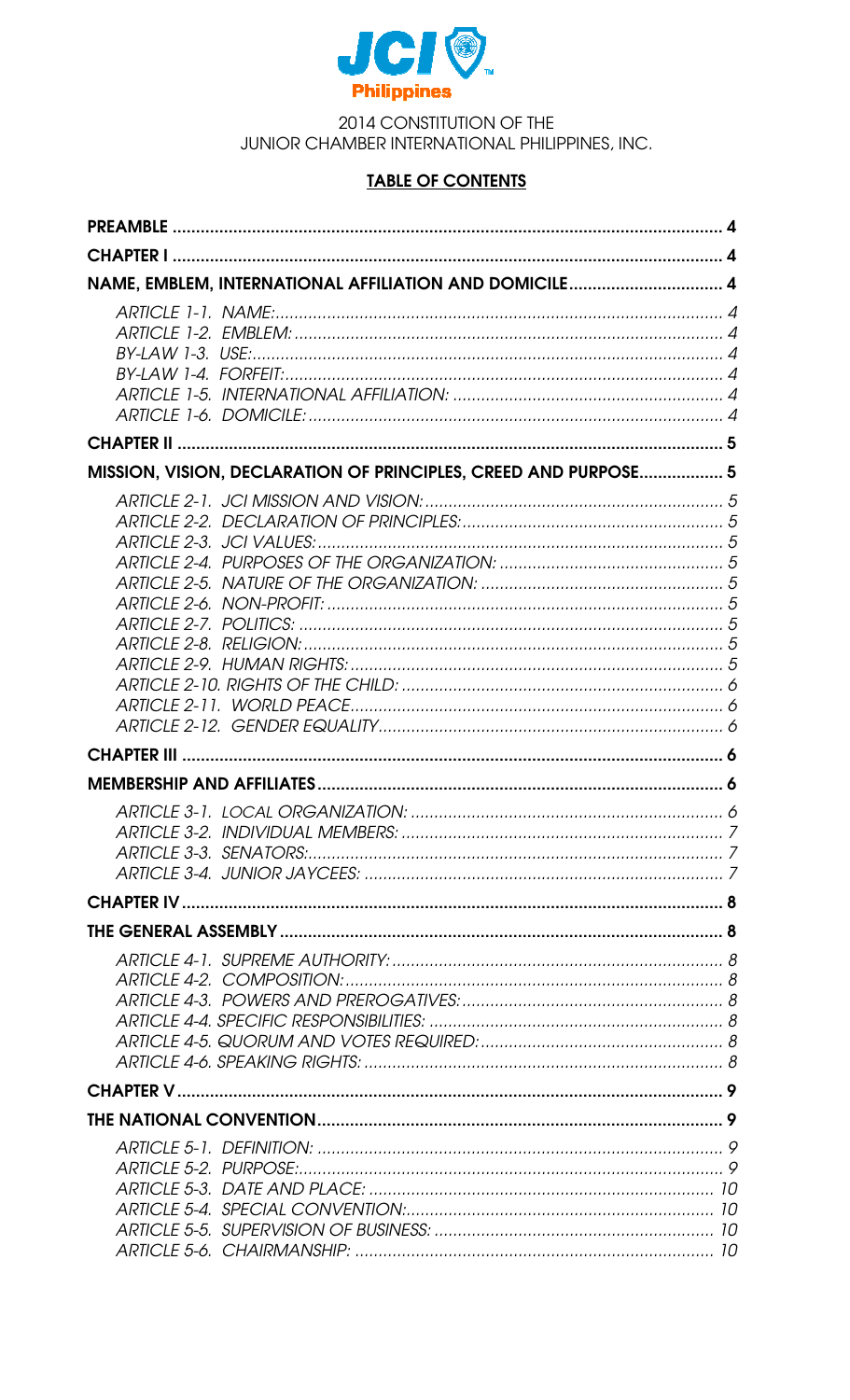| 10 |                                                                                                            |    |
|----|------------------------------------------------------------------------------------------------------------|----|
| 10 |                                                                                                            |    |
|    | ARTICLE 6-8. MALFEASANCE, MISFEASANCE OR NONFEASANCE: 11                                                   |    |
|    |                                                                                                            | 11 |
|    |                                                                                                            | 11 |
|    |                                                                                                            |    |
|    |                                                                                                            |    |
|    |                                                                                                            |    |
|    |                                                                                                            |    |
|    |                                                                                                            |    |
|    |                                                                                                            |    |
|    |                                                                                                            |    |
|    | THE EXECUTIVE DIRECTOR AND THE NATIONAL SECRETARIAT  16                                                    |    |
|    |                                                                                                            |    |
|    |                                                                                                            |    |
|    |                                                                                                            |    |
|    |                                                                                                            |    |
|    | ARTICLE 11-2. NATIONAL COMMISSION ON ELECTIONS:  17<br>ARTICLE 11-3. NATIONAL NOMINATIONS COMMISSIONS:  18 |    |
|    |                                                                                                            |    |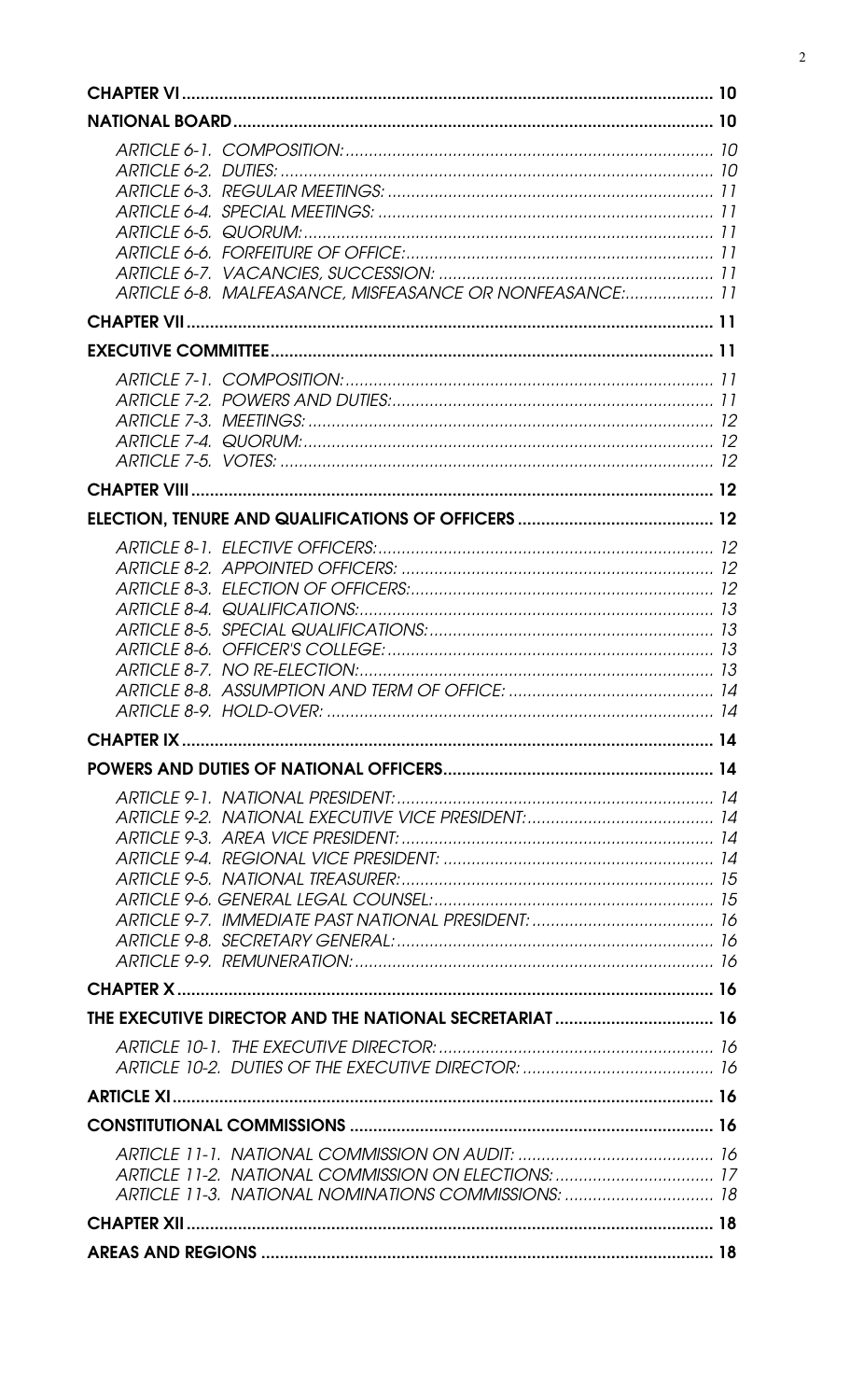| ARTICLE 12-4. FINANCES OF AREAS AND REGIONAL COUNCILS 20                                                                                                                                        |  |
|-------------------------------------------------------------------------------------------------------------------------------------------------------------------------------------------------|--|
|                                                                                                                                                                                                 |  |
|                                                                                                                                                                                                 |  |
| ARTICLE 13-5. DEADLINE FOR PAYMENT AND DELINQUENCY PENALTIES:  20                                                                                                                               |  |
|                                                                                                                                                                                                 |  |
|                                                                                                                                                                                                 |  |
|                                                                                                                                                                                                 |  |
|                                                                                                                                                                                                 |  |
| ARTICLE 14-1. APPOINTMENT TO OFFICE OF NATIONAL DIRECTOR/CHAIRMAN:22<br>BY-LAW 14-2. PROHIBITION ON DOUBLE APPOINTMENT:  22<br>ARTICLE 14-6. DISBURSEMENT OF COMMITTEE OR COMMISSION FUNDS:  22 |  |
|                                                                                                                                                                                                 |  |
|                                                                                                                                                                                                 |  |
|                                                                                                                                                                                                 |  |
|                                                                                                                                                                                                 |  |
|                                                                                                                                                                                                 |  |
|                                                                                                                                                                                                 |  |
|                                                                                                                                                                                                 |  |
|                                                                                                                                                                                                 |  |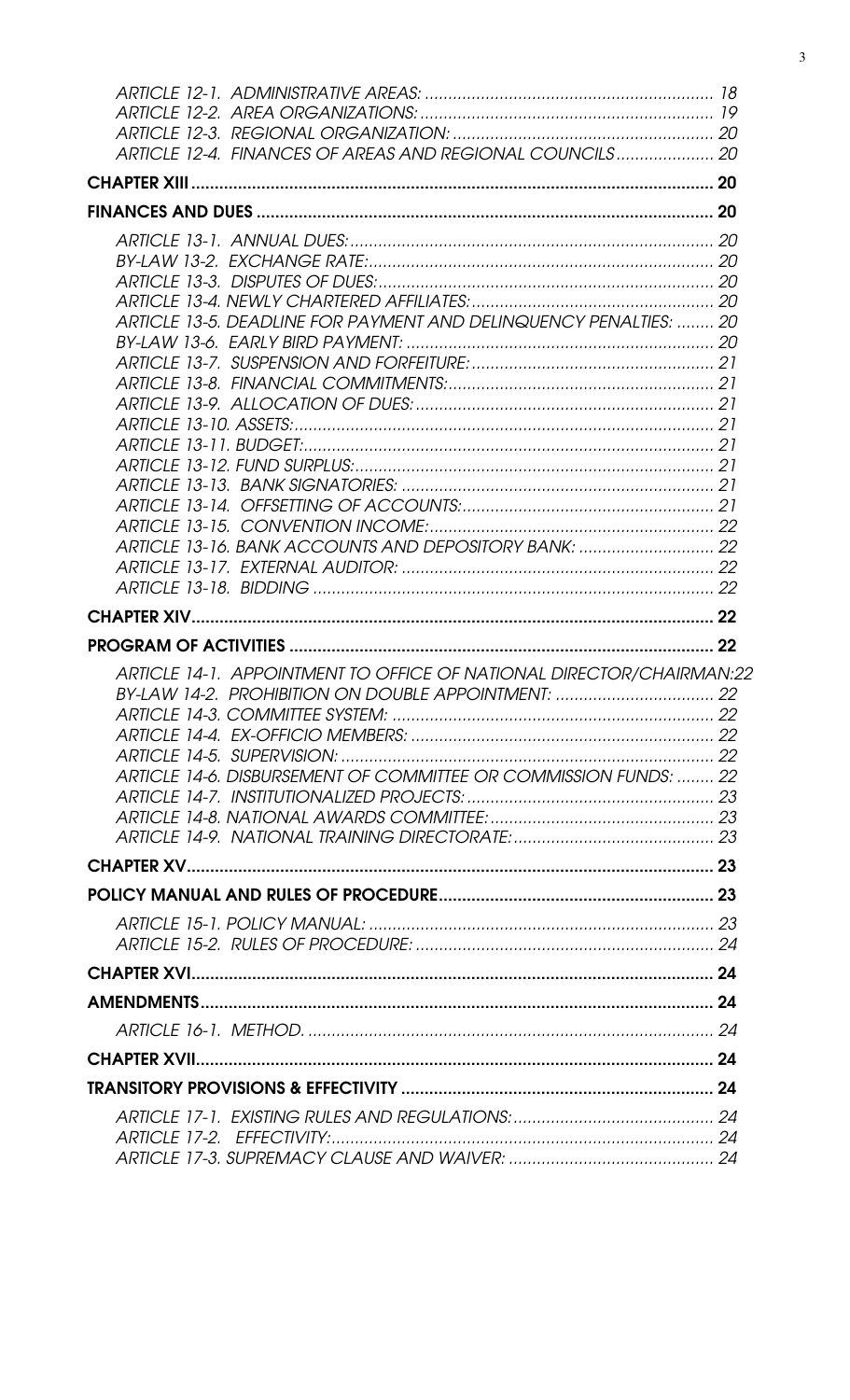

#### 2014 CONSTITUTION OF THE JUNIOR CHAMBER INTERNATIONALPHILIPPINES, INC.

#### PREAMBLE

We, JUNIOR CHAMBER INTERNATIONALPHILIPPINES, INC.:

AFFIRMING our adherence to the tenets of the JCI Values;

CONSCIOUS of our responsibilities to God, our country and the world;

REALIZING that proper attitude and values development, civic training and leadership development of young people will enable them to exercise decisive influence in the just and humane solution of the problems confronting mankind;

DESIROUS of promoting the well-being and progress of all people through the JCI movement; and

DETERMINED to make this world a better place to live in;

HAVE RESOLVED to unite our heart and will to accomplish these aims by constituting a national organization of JCI Members, in virtue whereof, do ordain and promulgate this Constitution.

### CHAPTER I NAME, EMBLEM, INTERNATIONAL AFFILIATION AND DOMICILE

### ARTICLE 1-1.NAME:

This national association of Junior Chambers shall be known as Junior Chamber International Philippines, Inc., otherwise known as JCI Philippines, hereinafter referred to in this Constitution as the "Organization".

#### ARTICLE 1-2. EMBLEM:

The emblem of this Organization shall be the shield used as the symbol of the Junior Chamber International (JCI) inside of which is the map of the world and the capital letters "JCI" on the left side of the shield with the word "Philippines" on the right side of the shield. The emblem of this Organization may be changed by majority vote of the voting members of the National Board to conform to the policies and directives of the Junior Chamber International.



#### BY-LAW 1-3. USE:

The use of the name, initials and emblem of the National Organization and those of JCI shall be restricted to properly affiliated members of the National Organization and shall not be used by others without the written consent of the National President.

### BY-LAW 1-4.FORFEIT:

The right to use the name shall be automatically and forthwith forfeited on termination of any member's affiliation or any such group's formal recognition.

### ARTICLE 1-5.INTERNATIONAL AFFILIATION:

The Organization shall be and is hereby affiliated with the Junior Chamber International (JCI)and its Constitution, Rules and Regulations as well as its policies and directives, not otherwise inconsistent with the laws of the Republic of the Philippines, shall form a part of this Constitution.

#### ARTICLE 1-6.DOMICILE:

The headquarters of the Organization is located in 14 Don A. Roces Ave., Quezon City, Metro Manila, Philippines.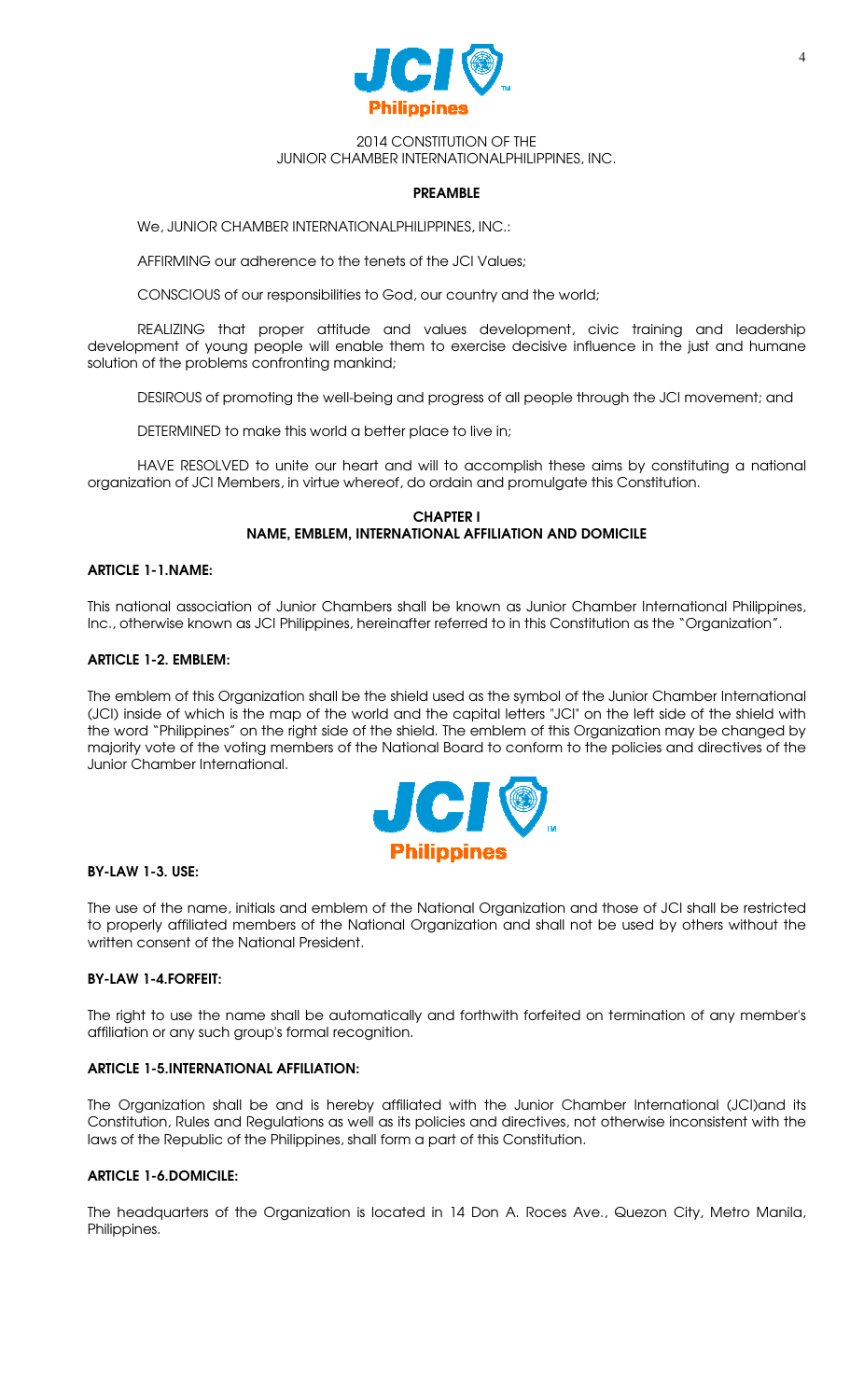#### CHAPTER II MISSION, VISION, DECLARATION OF PRINCIPLES, CREED AND PURPOSE

### ARTICLE 2-1.JCI MISSION AND VISION:

SECTION 1.MISSION: "To provide development opportunities that empower young people to create positive change"

SECTION 2. VISION:"To be the leading global network of young active citizens"

# ARTICLE 2-2.DECLARATION OF PRINCIPLES:

The principles of the JCI inspired by the JCI Values are based upon a belief in:

- A. Faith in God
- B. The brotherhood of man
- C. Individual freedom and dignity
- D. Government of laws
- E. The value of human personality, and
- F. Service to humanity

# ARTICLE 2-3. JCI VALUES:

The JCI members shall be guided by the following JCI Values:

We believe. That faith in God gives meaning and purpose to human life; That the brotherhood of man transcends the sovereignty of nations; That economic justice can best be won by free men through free enterprise; That government should be of laws rather than of men; That earth's greatest treasure lies in human personality; And that service to humanity is the best work of life.

# ARTICLE 2-4. PURPOSES OF THE ORGANIZATION:

The purposes of the Organization inspired by the Declaration of Principles shall be:

- A. To develop and advance the purpose of JCI ;
- B. To coordinate the activities of its members to achieve these purposes;
- C. To promote the extension of membership to all young people;
- D. To promote the concept of universal interdependence.

### ARTICLE 2-5.NATURE OF THE ORGANIZATION:

The nature of the Organization shall be "Global leadership of active citizens"

### ARTICLE 2-6.NON-PROFIT:

The Organization is not organized for profit and no part of its income or net earning shall be distributed or shall inure to the benefit of any officer, member or trustee. Any net proceeds which the Organization may obtain as in incident of its operation or from the implementation of any project shall be devoted to the furtherance of the purposes of which this Organization has been founded.

### ARTICLE 2-7.POLITICS:

The Organization and its affiliates shall refrain from partisan political activity of any kind. Any officer in a national or local position shall be considered automatically on leave of absence from his position from the first day of the campaign period up to the Election Day where such position is contested.

# ARTICLE 2-8. RELIGION:

SECTION 1. RELIGIOUS ACTIVITIES: The Organization adheres to religious freedom and shall not engage in sectarian or religious activities designed solely to promote one particular faith, sect or belief.

SECTION 2. CONCEPT OF GOD: The concept of God in the context of the JCI Values or Declaration of Principles is to be interpreted according to one's own religious belief.

### ARTICLE 2-9. HUMAN RIGHTS: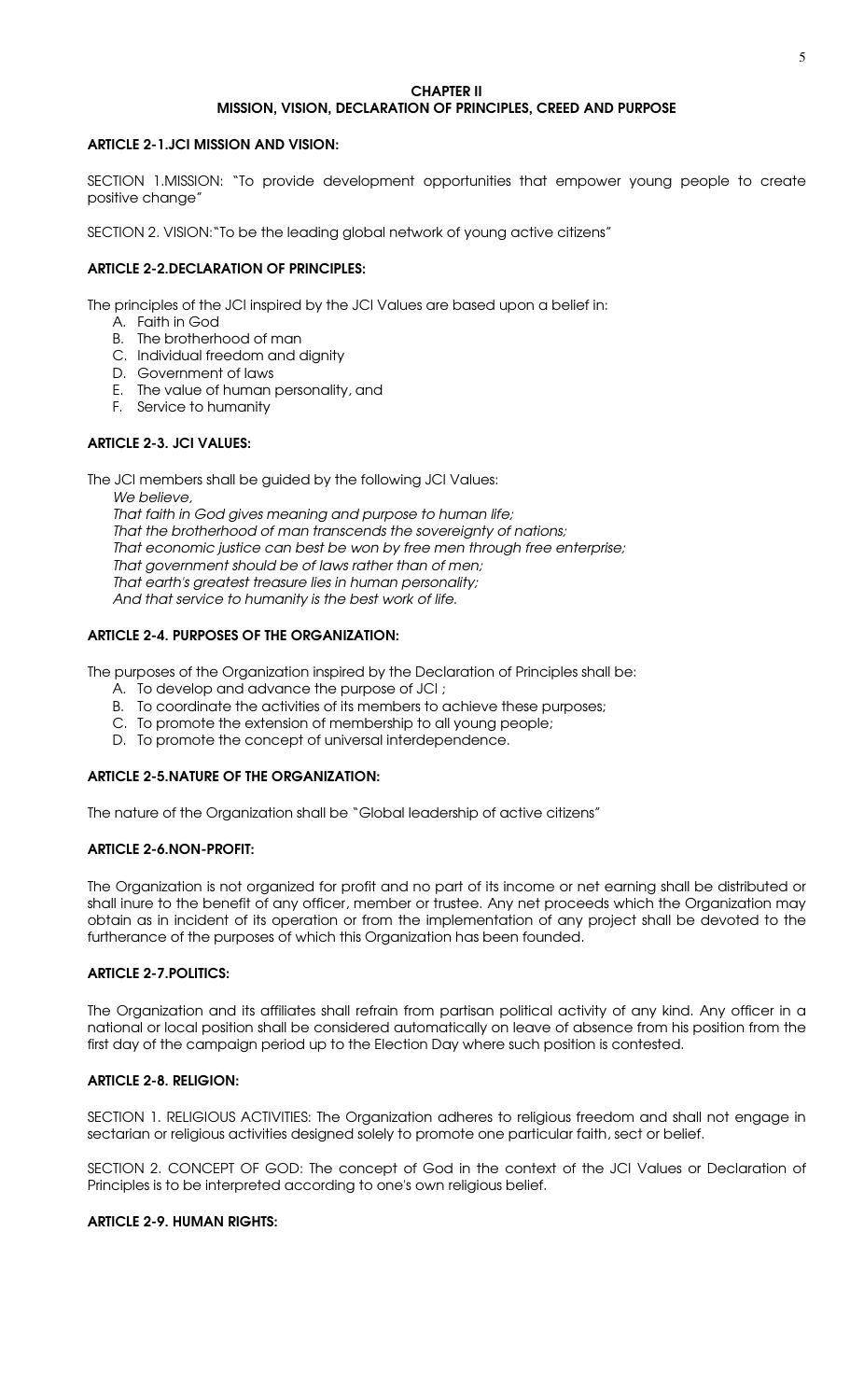The Organization recognizes the Universal Declaration of Human Rights, as an example of the promotion of universal respect for, and observance of, human rights, freedoms and equality.

### ARTICLE 2-10.RIGHTS OF THE CHILD:

The Organization, recognizing and supporting the United Nations Declaration of the Rights of the Child, shall conduct permanent and continuing programs that assist with providing for one or more of the basic needs of children as set out in the Declaration:

- A. THE RIGHT to affection, love and understanding
- B. THE RIGHT to adequate nutrition and medical care
- C. THE RIGHT to free education
- D. THE RIGHT to full opportunity for play and recreation
- E. THE RIGHT to a name and nationality
- F. THE RIGHT to special care, if handicapped
- G. THE RIGHT to be among the first to receive relief in times of disaster
- H. THE RIGHT to learn to be a useful member of society and to develop individual abilities
- I. THE RIGHT to be brought up in a spirit of peace and universal brotherhood
- J. THE RIGHT to enjoy these rights regardless of race, color, sex, religion, national or social origin.

### ARTICLE 2-11. WORLD PEACE

The Organization, recognizing the fundamental goal of the founder, Henry Giessenber, Jr., commits itself to strive for a true and everlasting world peace.

#### ARTICLE 2-12. GENDER EQUALITY

The Organization recognizes that gender equality is an indispensable tool for advancing development and reducing poverty.

#### CHAPTER III MEMBERSHIP AND AFFILIATES

#### ARTICLE 3-1.LOCAL ORGANIZATION:

SECTION 1. DEFINITION:A Local Organization, whose objectives and activities are in accord with the purposes of the Organization, shall, upon approval of application for affiliation by the National Board, be recognized as affiliated Local Organization of the Organization.

SECTION 2. USE OF NAME: A Local Organization shall identify itself by its respective city or municipality together with the word "JCI" or "Junior Chamber International". In case another Local Organization already exists in the same city or municipality, the proposed name should be distinct from the name already affiliated with the Organization, unless majority of the members of the Regional and Area Councils with jurisdiction over the Local Organization shall give approval.

SECTION 3. FISCAL YEAR: All Local Organizations shall be required to observe a uniform calendar year commencing on January 1 and ending in December 31 of the current year.

SECTION 4.MINIMUM REQUIREMENT OF MEMBERSHIP FOR AFFILIATION: A Local Organization shall have a membership of not less than twenty five (25) individual members in order to be affiliated with the Organization. When a Local Organization fails to maintain the minimum membership required on the succeeding year, it shall be deemed delinquent and shall be under automatic suspension. The suspended Local Organization shall be given one (1) year to bring its membership to the minimum number, otherwise, the affiliation of the Local Organization concerned shall be terminated by the National Board.

SECTION 5. ORGANIZATION, STRUCTURE OF AFFILIATES: The organization, structure and composition shall be the internal concern of the Local Organization provided that its Constitution and Policy Manual is in accord with the Constitution and Policy Manual of the Organization and the Junior Chamber International.

SECTION 6. EXTENSION EFFORTS: It shall be a continuing goal of the Organization to extend the purpose of the JCI to all young people in every community in the Philippines. For this purpose, Local Organizations are encouraged to extend new chapters within the same city or municipality, or same "Region", subject to the rules on extension. Any Local Organization to be extended in a different region should be endorsed to the Regional Vice President with jurisdiction.

However, not more than three (3) members are allowed to transfer membership from an existing Local Organization to a newly-organized Local Organization, until after its charter date. Further, said transfer shall not result in lowering the membership of the existing Local Organization below the minimum requirements. In addition, said transfer must be in conformity with Article 3-2, Section of this Constitution.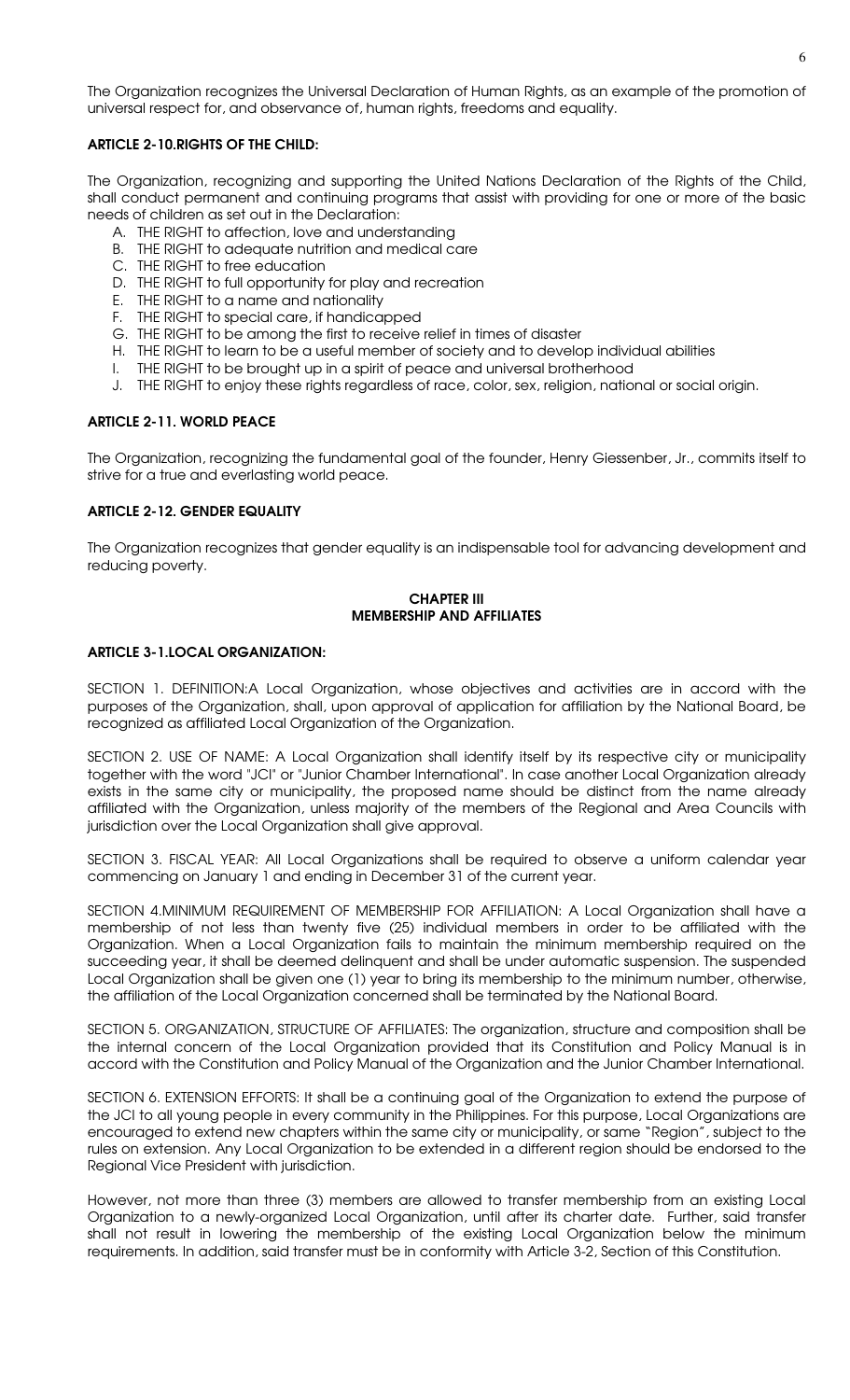SECTION 7. MULTIPLE LOCALITIES. - A chapter may be organized among residents from two or more cities and/or municipalities, provided they are contiguous to each other. Further, population and mutuality of interests among the prospective members shall be considered.

SECTION 8. RULES AND REGULATIONS FOR AFFILIATION: The National Board shall promulgate uniform rules and regulations governing the affiliation of a Local Organization which shall form part of the Policy Manual.

SECTION 9. AFFILIATE IN GOOD STANDING: An affiliate in good standing is a Local Organization which has paid in full its current and past national dues and assessments in accordance with the provisions of Chapter XIII hereof, or is not delinquent or under suspension or termination for any cause other than financial at least one (1) month prior to the first day of the National Convention. Furthermore, only Local Organizations that paid their dues in arrears (full dues from the previous years) on or before March 31 of the current fiscal year shall be considered an affiliate in good standing.

SECTION 10. SUSPENSION OF AFFILIATION: The National President shall suspend a Local Organization's affiliation for three (3) years, in case one of its endorsed members knowingly and purposely made an illegal overstay in a foreign country after representing the Organization in attending an international convention or activity organized by the JCI.

### ARTICLE 3-2.INDIVIDUAL MEMBERS:

SECTION 1. DEFINITION: Persons who are members of any Local Organization shall be Individual Members of the Organization.

SECTION 2. QUALIFICATIONS:

- 1. Be between the ages of eighteen (18) and forty (40) years, except for the Immediate Past President, who may serve in that capacity for not more than one (1) year. Further, in case of members turning 40 years old, their membership shall continue to the end of the calendar year of their fortieth birthday.
- 2. Undergo the basic orientation course prescribed in the Policy Manual
- 3. Pay the appropriate dues or assessments through the Local Organization
- 4. With good moral character
- 5. Must not have been convicted by final judgment by any court of law of any crime involving moral turpitude.

SECTION 3. EXERCISE OF VOTING AND OTHER RIGHTS: Individual members shall have no voting or property right in the Organization except as herein otherwise provided. Their voting privilege shall be exercised through the Local Organization or Affiliates in which they are members.

SECTION 4. PROHIBITION ON DUAL MEMBERSHIP: No individual member shall, at any time, be a member in good standing of more than one Local Organization.

SECTION 5. TRANSFER OF MEMBERSHIP: No transfer of membership of an individual member from one Local Organization to another shall be valid unless it has the prior written board clearance or endorsement of his former Local Organization. In case of dispute, the matter shall be referred to the Grievance Committee, as hereunder provided, whose decision shall be appealable to the National Board. The decision of the National Board shall be final.

### ARTICLE 3-3.SENATORS:

SECTION 1. DEFINITION: A JCI Senator is an individual who has been awarded by Junior Chamber International in honor of outstanding service to the JCI Organization.

SECTION 2. STATUS: Upon awarding of JCI Senatorship to any individual member, past or current, such member shall also be a lifetime member of this Organization. All duties of a JCI member shall likewise apply to a JCI Senator. A senator is qualified to vote, to be elected or appointed an officer of the Organization provided he is within the JCI age.

SECTION 3. APPLICABILITY OF RULES: All JCI Senators or aggrupation of JCI Senators are subject to the Constitution, policies, and regulations of this Organization and those of Junior Chamber International (JCI). The Constitution and policies of JCI on Senators shall be made as integral part of the Policy Manual of the Organization.

# ARTICLE 3-4. JUNIOR JAYCEES:

SECTION 1. NAME: The name of this organization shall be subject to change to whatever is adopted by the Junior Jaycees General Assembly.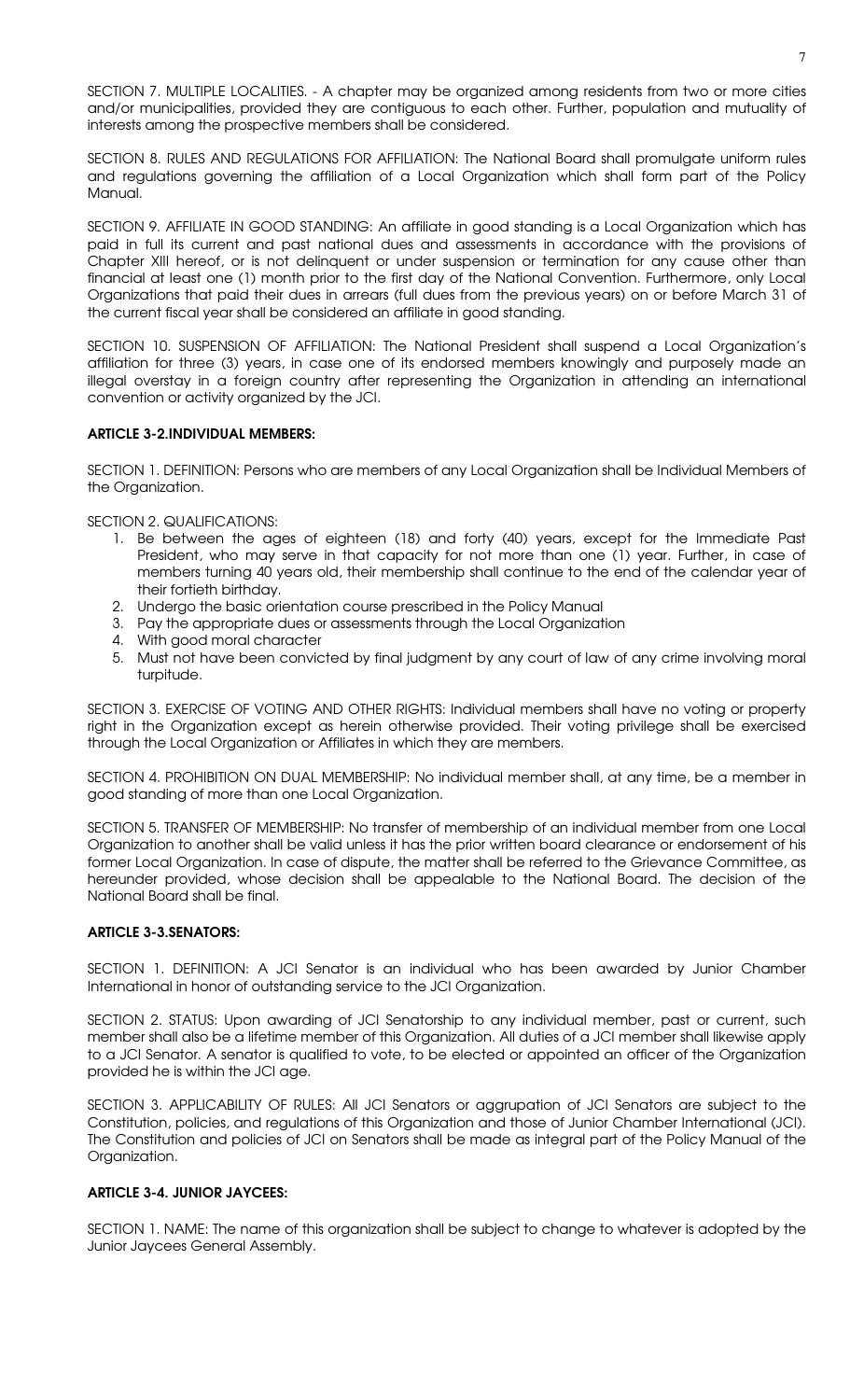SECTION 2. QUALIFICATIONS:

- 1. Between the ages of fourteen (14) and twenty-one (21) years, provided that membership shall continue to the end of the calendar year in which the members reaches the age of twenty-one (21) years
- 2. Must freely and fully accept and put into practice the principles, creed and purposes of the JCI.

SECTION 3. AFFILIATION: The Junior Jaycees shall be organized under one national organization. Its organization and management shall be its internal concern provided that its Constitution and Policy Manual are in consonance with the JCI Philippines, Inc. and Junior Chamber International. This national organization shall be a special affiliate of the Junior Chamber International Philippines, Inc.

SECTION 4. EXTENSION EFFORTS: It shall be a continuing goal of the Junior Chamber International Philippines, Inc., through its chapters to assist in the extension of Junior Jaycee chapters in every community in the Philippines. For effective management and effective support, all Junior Jaycee chapters must be attached to the regular chapter.

SECTION 5. SPEAKING RIGHTS: - The Junior Jaycees shall have speaking rights on all issues affecting the Junior Jaycees in the General Assembly of the Junior Chamber International Philippines, Inc., its National Board meetings, regional and area meetings and conferences, through its National President or authorized spokesman. They will have no voting rights.

#### CHAPTER IV THE GENERAL ASSEMBLY

### ARTICLE 4-1. SUPREME AUTHORITY:

The General Assembly shall constitute the supreme authority of the Organization. It shall direct the affairs of the Organization. It shall retain all rights and privileges not specifically assigned to the National Board or the Executive Committee, the National President or any other officer of the Organization.

# ARTICLE 4-2. COMPOSITION:

The General Assembly shall be composed of:

- 1. Incumbent Presidents or Chief Delegates of Local Organizations or affiliates in good standing as prescribed in this Constitution.
- 2. Members of the National Board who shall have speaking and voting rights.

### ARTICLE 4-3. POWERS AND PREROGATIVES:

The General Assembly shall have the exclusive prerogative to vote on any or all of the following matters:

- a. Election of officers;
- b. Approval of the Constitution;
- c. Venue of the regular National Convention;
- d. Such other matters as may be necessary and proper to effectively discharge the aims and purposes of the Organization.

### ARTICLE 4-4. SPECIFIC RESPONSIBILITIES:

The General Assembly shall likewise receive and act on any matters recommended by the National Board, Executive Committee, the Area Council, the Regional Council, and the National President.

### ARTICLE 4-5. QUORUM AND VOTES REQUIRED:

The presence of at least forty percent (40%) of the total voting strength of affiliates in good standing of the Organization shall constitute a quorum, a majority vote of which shall constitute a valid act of the Organization except on matters specified herein or under the Corporation Code of the Philippines.

### ARTICLE 4-6. SPEAKING RIGHTS:

The Local Organization Presidents or duly-appointed Chief Delegates of affiliates in good standing shall have speaking rights and are encouraged to participate actively in the General Assembly.

### ARTICLE 4-7. VOTING RIGHTS:

SECTION 1. VOTING RIGHTS OF LOCAL ORGANIZATIONS: In any vote by General Assembly, all Local Organizations in good standing with the Organization shall be entitled to vote based on the schedule of votes provided for in Section 5 of this Article.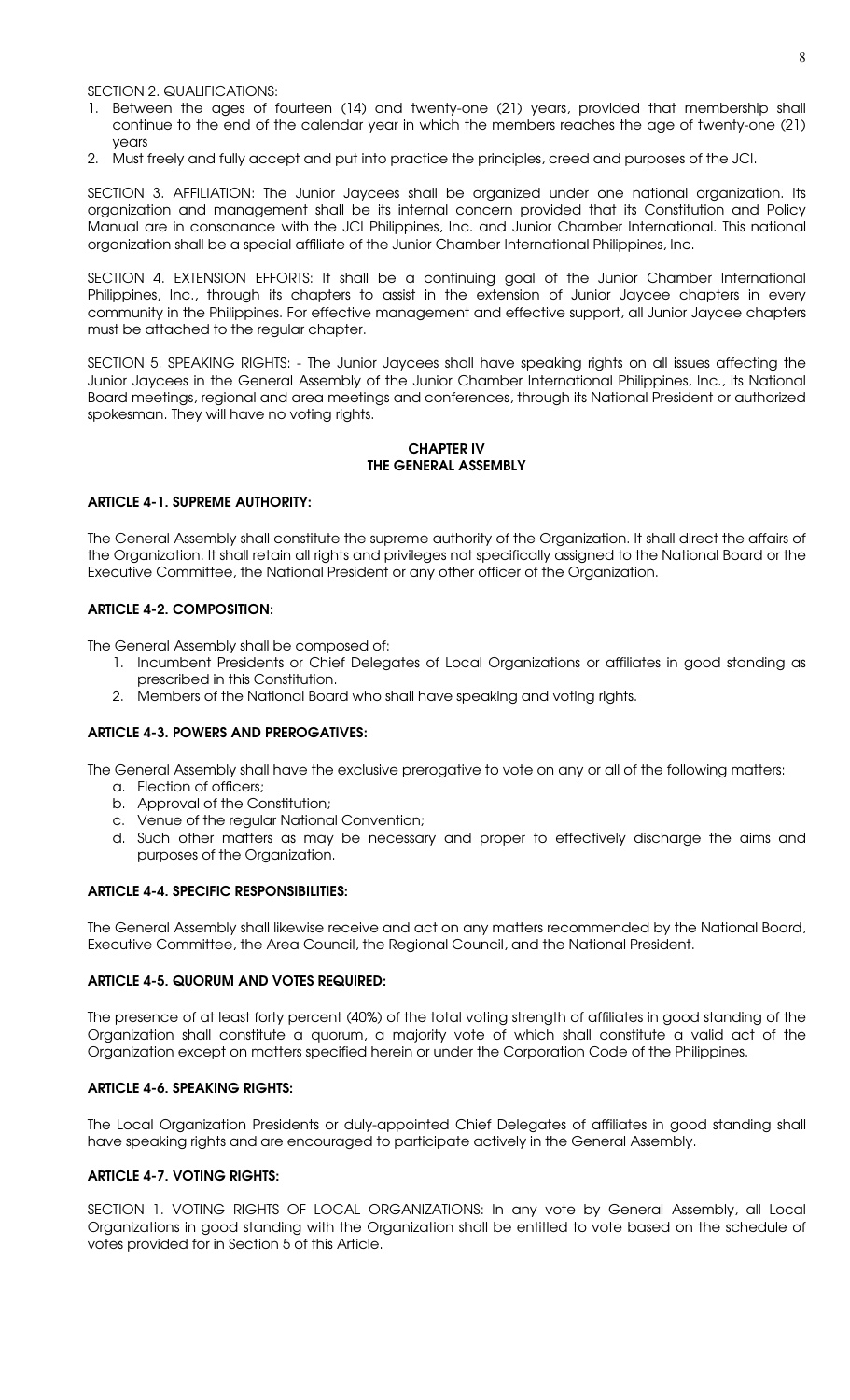SECTION 2. VOTING RIGHTS OF NEW AND REVIVED LOCAL ORGANIZATIONS: New Local Organizations shall be entitled to vote upon being an affiliate in good standing with the Organization, for two (2) consecutive years.

SECTION 3. VOTING RIGHTS OF NATIONAL BOARD MEMBERS: All elected officers of the National Board shall have one (1) vote each. Proxy votes are not permitted.

SECTION 4.CERTIFIED LIST OF AFFILIATES IN GOOD STANDING: The Secretary General and the National Treasurer shall publish a certified list of Local Organizations in good standing, duly certified by the Commission on Audit, within five (5) days after the deadline of payment of dues and assessments. The Local Organizations that are not included in the list shall not be allowed to vote at the National Convention.

SECTION 5. VOTING STRENGTH: On any vote of the General Assembly, all Local Organizations in good standing are entitled to one (1) vote by virtue of its affiliation which shall be cast personally by the Local Organization President or Chief Delegate and a total number of additional votes based on the following schedule:

- a. From 25 34 members-2 votes
- b. From 35 44 members-3 votes
- c. From 45 59 members-4 votes
- d. From 60 74 members5 votes
- e. From 75- 100 members-6 votes
- f. More than 100 members plus (1) vote for every 25 members declared in excess of 100 members

SECTION 6. BASIS FOR VOTING STRENGTH: The voting strength of Local Organizations shall be determined by the number of individual members whose dues have been fully paid on or before the deadline fixed in this Constitution.

SECTION 7. VOTING DELEGATES: Local Organizations intending to cast their votes must submit to the Secretary General, on or before May 31 the following

- 1. Duly-accomplished Voting Delegate forms, indicating the name of their voting delegate to the Area Conference or National Convention and their respective alternates
- 2. Four (4) copies of the most recent photograph
- 3. Four (4) specimen signatures of each voting delegate and alternate.

SECTION 8. VOTER'S ID CARD: Within sixty (60) days from May 31, the Secretary General is required to send all voting delegates a voter's ID card which contains the picture of the delegate and the signatures of the Secretary General, the National Treasurer and the COMELEC Chairman. However, failure to produce this voter's ID card on elections held during the Area Conference and National Convention shall not disenfranchise the voter as long as his name has been duly submitted to the Secretary General as herein provided and a reliable government-issued identification card (i.e. Passport, SSS ID, driver's license) is produced in lieu thereof, indicating the name, date of birth, and picture of the voter.

SECTION 9. CASTING OF LOCAL ORGANIZATION VOTES: In the election of officers of the Organization, the voting delegates shall cast the votes that their Local Organization is entitled to on the basis of its voting strength. A voting delegate shall only vote once. On voting other than for the election of officers, the Local Organization votes shall be cast by its President, or in his absence, its duly accredited Chief Delegate or all or any of it's duly designated voting delegates.

SECTION 10. VOTING PROCEDURE FOR CONGRESS SITE SELECTION:

- a. SECRET BALLOT: The selection of the site of the National Convention shall be by secret ballot.
- b. VOTE BY ACCLAMATION: In the event of an uncontested selection of the site of the National Convention, vote by acclamation shall be allowed.
- c. ANNOUNCEMENT OF VOTES: The number of votes received by each applicant shall be announced to General Assembly

### CHAPTER V THE NATIONAL CONVENTION

### ARTICLE 5-1.DEFINITION:

The annual meeting of the Organization shall be known as the National Convention.

#### ARTICLE 5-2.PURPOSE:

The purpose and business of the National Organization Convention shall be:

- 1. To receive the report of the Board of Directors
- 2. To induct elected National Officers for the ensuing year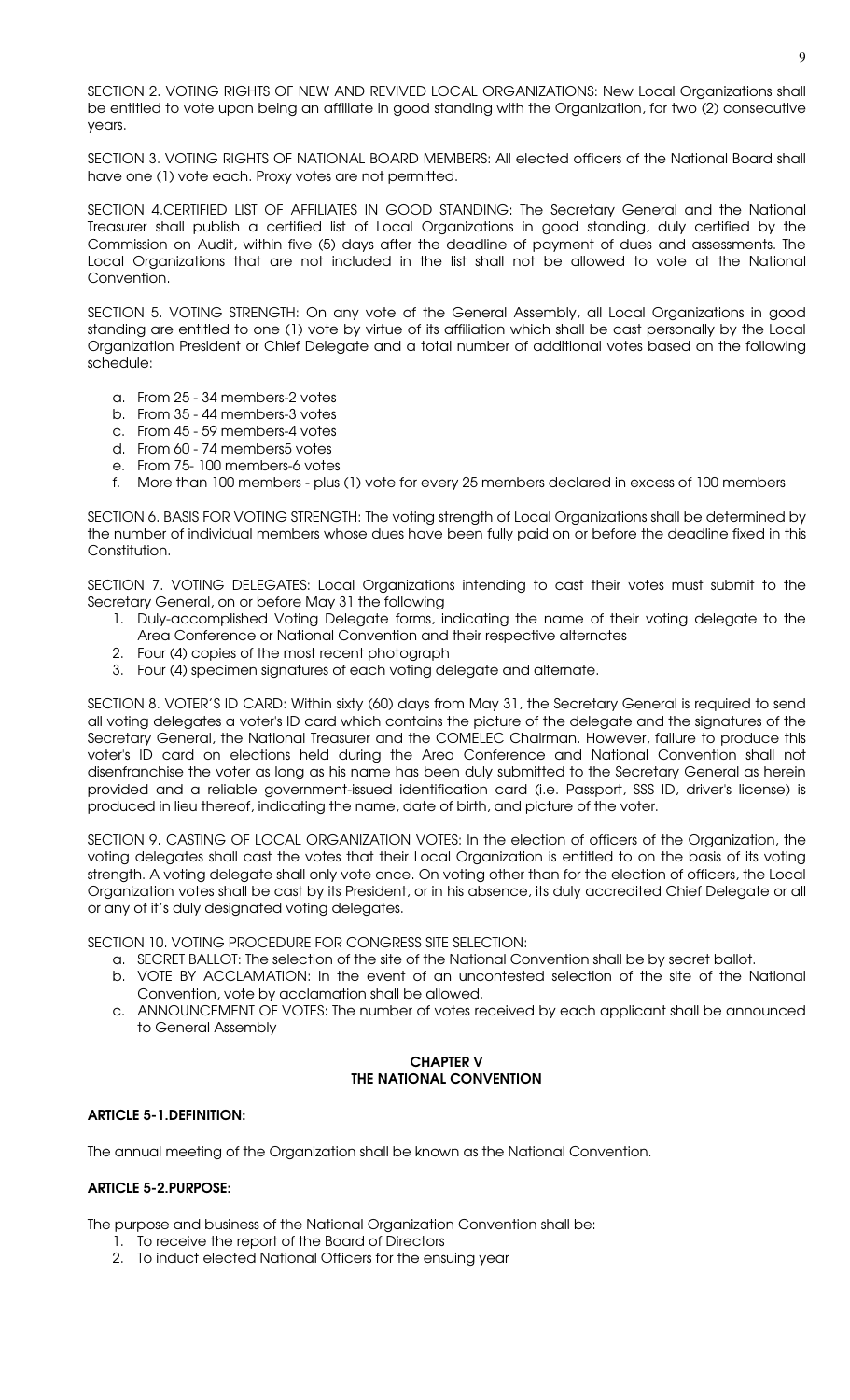- 3. To determine next National Convention site
- 4. To transact any other business appropriate to a National Convention including training for National and Local Officers and general membership as well.

# ARTICLE 5-3. DATE AND PLACE:

The National Convention shall be held on the second week of the month of October but prior to the JCI World Congress at the principal office of the Organization or any other place in the Philippines that the General Assembly may designate at each National Convention at least two (2) years prior thereto.

The election of the members of the National Board shall be a special order during the National Convention.

# ARTICLE 5-4.SPECIAL CONVENTION:

A Special Convention may be called by the National Board upon thirty (30) days written notice to the affiliates.

SECTION 1. BUSINESS: The call for a special convention shall include the particular business to be taken up and no other business shall be transacted except when authorized by a majority vote of the total voting strength at such convention.

SECTION 2. RULES: Special conventions shall be governed by the rules on regular conventions so far as the same are applicable.

### ARTICLE 5-5. SUPERVISION OF BUSINESS:

The supervision of the business arrangement and the general program of a national convention, including the extension of invitations to speakers, shall be the responsibility of the Secretary General acting under the direction of the National President.

# ARTICLE 5-6. CHAIRMANSHIP:

The National President may delegate the chairmanship of a meeting to the Immediate Past National President, or in the latter's absence, another designated by the National President, subject to the approval of the General Assembly.

### CHAPTER VI NATIONAL BOARD

### ARTICLE 6-1. COMPOSITION:

The National Board shall be composed of

- 1. The elected officers of the Organization
	- a. National President
		- b. National Executive Vice President
		- c. National Treasurer
		- d. Area Vice Presidents
		- e. Regional Vice Presidents
- 2. Ex-officio members of the National Board
	- a. Immediate Past National President
	- b. National Secretary General
	- c. General Legal Counsel

# ARTICLE 6-2. DUTIES:

The National Board shall have the following duties:

- 1. To control and exercise general supervision over the business affairs of the Organization.
- 2. To establish all policies and make all rules and regulations for the management of its business and guidance of the areas, regions, affiliates, officers, members, and other bodies within the Organization.
- 3. To coordinate the activities of all officers in the performance of their duties.
- 4. To receive reports from all officers, committees, commissions, and other special bodies within the Organization.
- 5. To make recommendations to the General Assembly.
- 6. To act on all matters referred to it by the General Assembly.
- 7. To create a Grievance Committee whose members are to be appointed by the National President and shall be composed of the General Legal Counsel as Chairman and five (5) members coming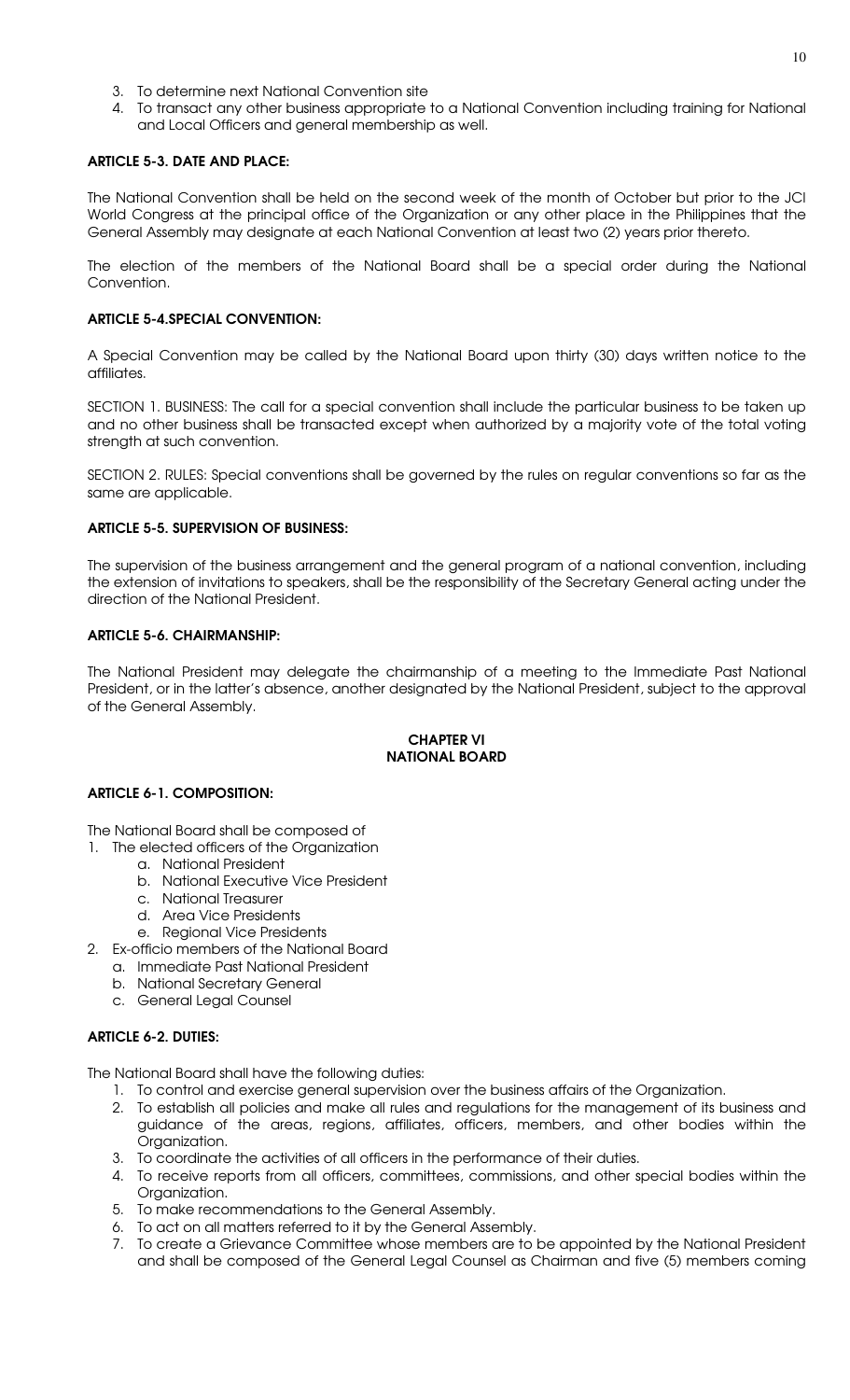from each Area to hear and decided cases and whose policy, guidelines and procedures shall be defined in the Policy Manual

#### ARTICLE 6-3. REGULAR MEETINGS:

The National Board shall hold regular quarterly meetings each year, the first to be held in the month of January, the second in the month of April, the third in the month of July and the fourth to be held during the first day of the regular National Convention. Unless otherwise specified in writing, the regular board meetings shall be held at the principal office of the Organization, except the last regular meeting which shall be held at the place where the National Convention is to be held.

#### ARTICLE 6-4. SPECIAL MEETINGS:

Special meetings of the National Board may be convened by the National President when necessary or when requested in writing by at least three (3) members thereof. Written notice of special meetings must be given seven (7) days prior to such meetings. Notice may be sent via electronic mail to the e-mail address submitted to JCIP Secretariat.

#### ARTICLE 6-5.QUORUM:

The presence of a majority of all the elective members of the National Board shall constitute a quorum, the majority vote of which shall constitute a valid act of the Board unless otherwise provided for herein.

#### ARTICLE 6-6.FORFEITURE OF OFFICE:

The failure of any member of the National Board to attend two (2) consecutive board meetings shall ipso facto result in the forfeiture of his seat therein unless said member submits a written justification and such absence or absences are subsequently deemed justified by the National Board. Board meetings as contemplated herein shall include regular and special meetings of the General Assembly, National Board and Executive Committee, and a meeting shall be counted in the number of absences incurred even if no business was transacted due to the absence of a quorum. In case an Area Vice President or Regional Vice President, the forfeiture of his seat in the National Board shall result in his removal from office.

#### ARTICLE 6-7.VACANCIES, SUCCESSION:

Section 1.Vacancies in all elective offices other than that of National President, National Executive Vice President and Area Vice Presidents may be filled through appointment by the President, subject to the approval of the National Board.

Section 2. In case of death, resignation, disability or incapacity of the National President to discharge the duties of his office, he shall be succeeded by the National Executive Vice President. The remaining members of the National Board shall elect from among the Area Vice President the one to assume the position vacated by the National Executive Vice President. In case of vacancy in the Area Vice President post, the respective Regional Vice Presidents shall elect among themselves. Provided, however, that the successor shall serve only the remainder of the term of the office assumed.

### ARTICLE 6-8. MALFEASANCE, MISFEASANCE OR NONFEASANCE:

The National Board, may motu propio or upon petition by any person, inquire into the any malfeasance, misfeasance or nonfeasance committed by any national officer, director or chairman and after due hearing take whatever action it may deem warranted. Such action may include suspension or expulsion from office.

#### CHAPTER VII EXECUTIVE COMMITTEE

### ARTICLE 7-1.COMPOSITION:

There shall be an Executive Committee composed of the following:

- 1. National President
- 2. National Executive Vice President
- 3. Area Vice Presidents
- 4. National Treasurer
- 5. Secretary General
- 6. General Legal Counsel
- 7. Immediate Past National President

# ARTICLE 7-2. POWERS AND DUTIES: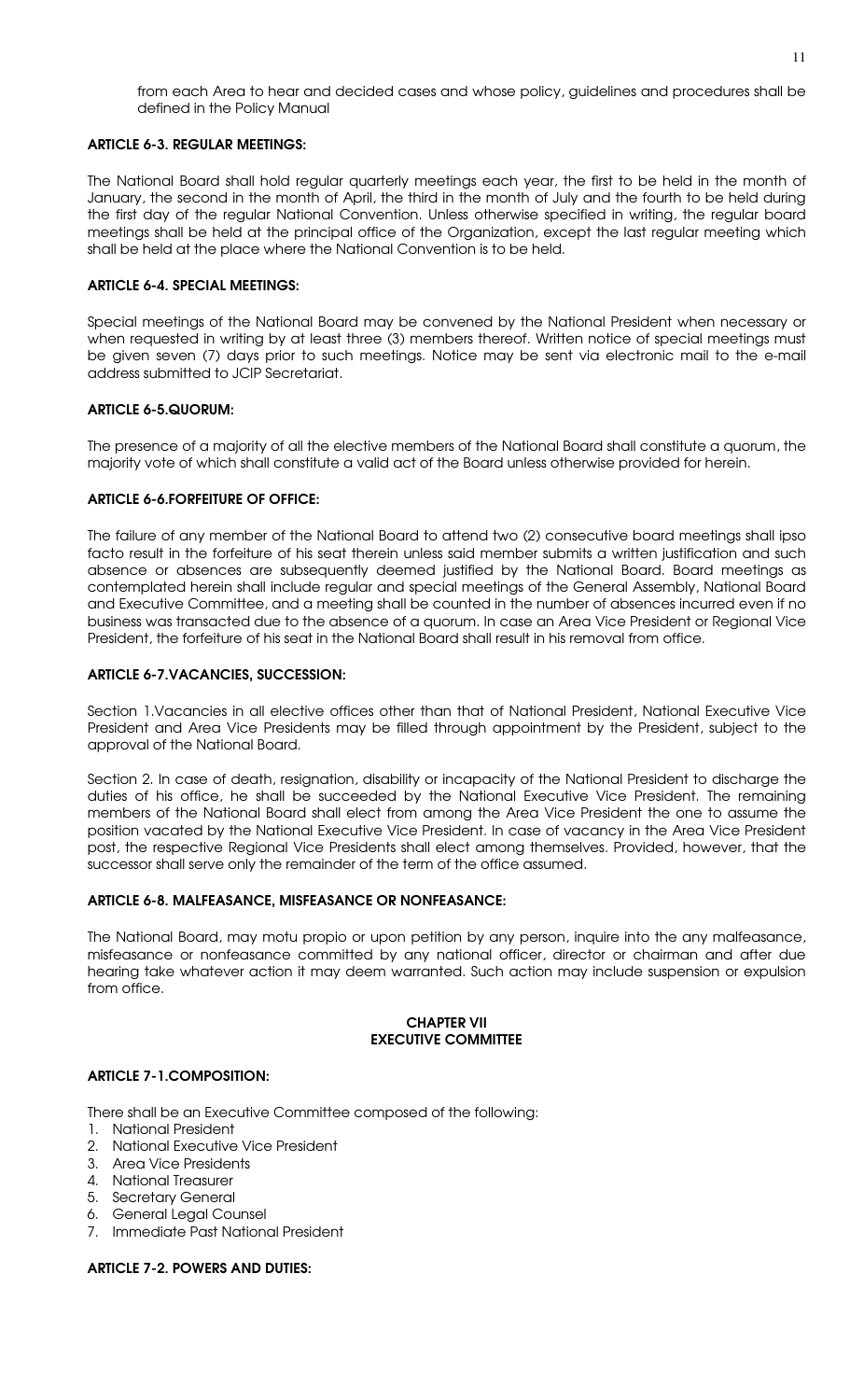The Executive Committee shall have the following powers and duties:

- 1. During the intervals between meetings of the National Board and subject to such limitations as may be prescribed by the General Assembly or by the National Board, the Executive Committee shall administer and manage the affairs of the Organization.
- 2. The Executive Committee shall be constituted as the Finance Committee to review and revise the annual budget as may be necessary for submission to the National Board for approval.
- 3. Receive reports from its members and advise them.
- 4. Recommend action to the National Board.
- 5. Undertake and carry out such powers, duties, functions and responsibilities as may be delegated to it by the National Board and shall have the power to act as and for the Board in regard to such powers and duties, functions and responsibilities, subject to ratification by the National Board.

# ARTICLE 7-3. MEETINGS:

The Executive Committee shall meet at the call of the National Board, the National President, or on petition of at least three (3) members thereof. A virtual meeting may be validly conducted with the use of technology and Internet, provided rules and regulations shall be incorporated in the Policy Manual.

# ARTICLE 7-4. QUORUM:

Majority of the elective members of the Executive Committee shall constitute a quorum.

### ARTICLE 7-5.VOTES:

All elected members of the Executive Committee shall have one (1) vote. In case of a tie, the IPNP shall vote. Proxy voting is not permitted.

#### CHAPTER VIII ELECTION, TENURE AND QUALIFICATIONS OF OFFICERS

### ARTICLE 8-1.ELECTIVE OFFICERS:

The following shall be the elective officers of the Organization:

- 1. National President
- 2. National Executive Vice President
- 3. National Treasurer
- 4. Five (5) Area Vice President of equal rank representing the give (5) areas of the Organization.
- 5. Twenty one (21) Regional Vice Presidents of equal rank representing the twenty one (21) regions of the Organization or at such number as maybe determined by the National Board in relation to Article 12-1 of Chapter XII.

# ARTICLE 8-2.APPOINTED OFFICERS:

Section 1. The appointed officers of the Organization shall be:

- 1. National Secretary General
- 2. General Legal Counsel

Section 2. WRITTEN APPROVAL: No person shall be appointed as an officer of the Organization without the written approval of the appointee's Local Organization.

# ARTICLE 8-3.ELECTION OF OFFICERS:

The elective members of the National Board shall be elected in the following manner:

- a. The area conference of the five (5) areas shall be held simultaneously during the first week of September. The five (5) areas will hold their consensus voting on Sunday of the first week of September starting at 1:00 P.M. The Local Organization Presidents and voting delegates will vote on all the positions on all elective officers listed under Section 1 of this Article.
- b. The Area Commission on Election will count the votes for all elective positions cast in the Area Conference concerned. The candidates for AVP in that particular Area and for RVPs of the different regions of the said Area receiving the highest number of votes by plurality shall be declared as having been elected to their respective positions, provided that no election protest has been duly filed against the winner of the election.
- c. With regard to the votes garnered by the candidates for the positions of National President, National Executive Vice President and National Treasurer, the five (5) Area Commission on Election will submit the results to the National Commission on Election which will be contained in a tally sheet duly signed by all the members of the Area Commission on Election and authenticated by the incumbent AVP and all RVPs. The National Commission on Election will canvass the results from the five (5) areas and the candidates for the National President, National Executive Vice President and National Treasurer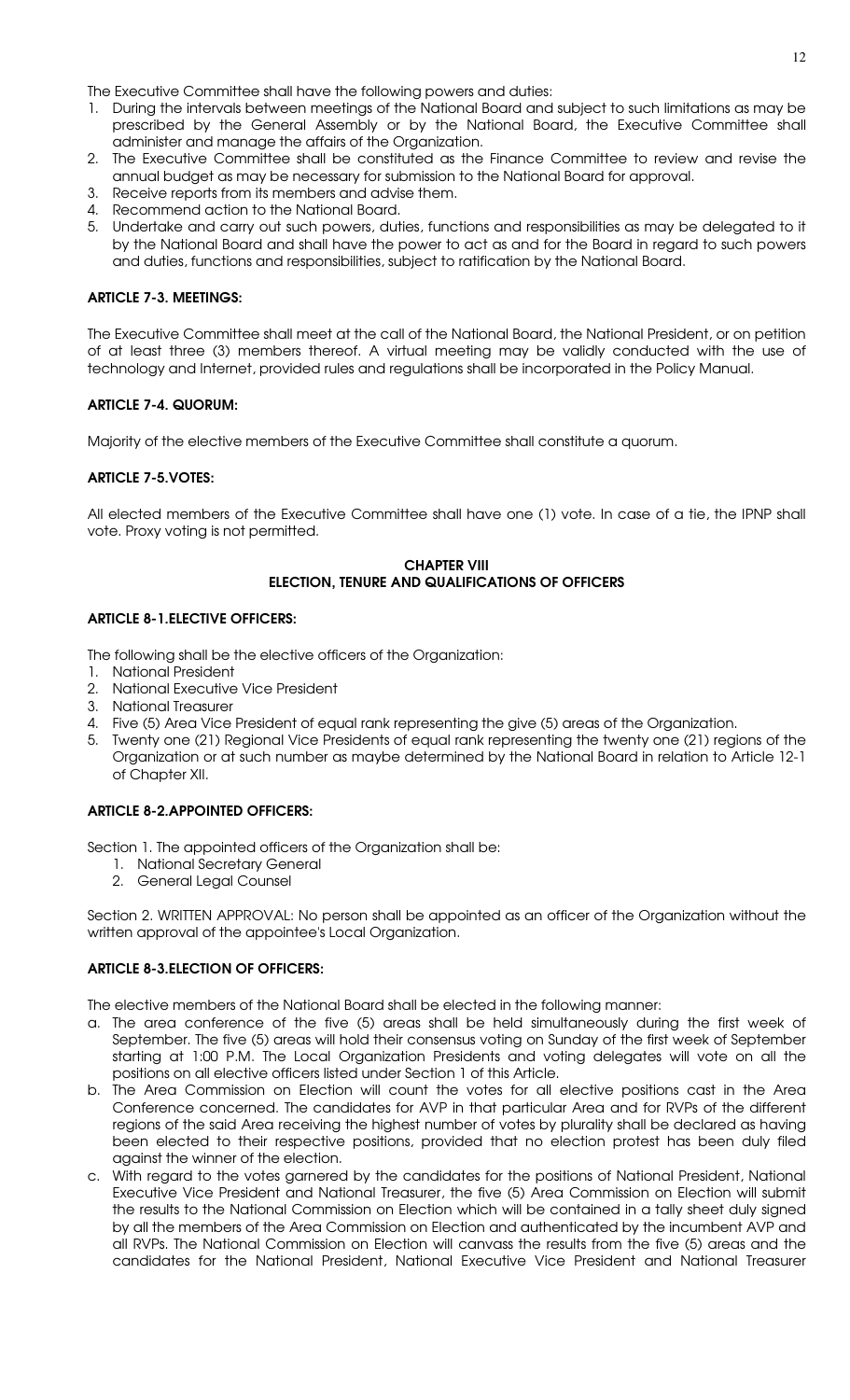receiving the highest number of votes by simple plurality for their respective positions will be automatically be the sole and only nominees for the said three (3) positions.

d. At the election of national officers in the National Convention during the second week of October, the National Commission on Elections shall declare the candidates for National President, National Executive Vice President and National Treasurer as elected.

# ARTICLE 8-4.QUALIFICATIONS:

Unless otherwise provided herein, all elected and appointed national officers, national commissioners and national committee chairmen shall have the following qualifications:

- 1. Age No individual member shall be elected or appointed who will reach his fortieth (40<sup>th</sup>) birthday prior to assuming office.
- 2. Membership All nominees for national elective positions must be members in good standing of the Organization for at least three (3) consecutive years prior to the first day of assuming office. All appointed national officers, national commissioners or national committee chairmen must be members in good standing of the Organization for at least two (2) consecutive years prior to the date of their appointment.
- 3. Financial Condition The Local Organization from which the nominee or appointee for an elective or appointive position, respectively, belongs must be, at the time of election or appointment, current in the payment of national dues to the Organization, otherwise, the said officer's election or appointment shall be void ab initio.
- 4. JCPEA Points The Local Organization of any candidate for a national position must be certified by the JCIP as having at least one hundred (100) JCPEA Points upon the submission of the said candidate's Certificate of Candidacy.
- 5. Area Conference and National Convention Attendance Every nominee for election must be a registered delegate at the Area Conference and National Convention at which he is a candidate.
- 6. Residency A nominee for Regional Vice President or Area Vice President must have completed One-Year-to-Lead as President of a Local Organization within the region or area, where he is to serve. In addition, in case nominee has transferred to a different Local Organization, Region or Area after serving his One-Year-to-Lead as President, he must be a member of that Local Organization, Region or Area for the past three (3) years prior to filing his certificate of candidacy.
- 7. Qualifications for Specific Officers In addition to the foregoing qualifications, each nominee or appointee must meet the qualification for the particular office for which he is elected or appointed as provided in this Constitution or as may be stated in the Policy Manual.
- 8. Every national officer or appointee must not only qualify at the time of his election or appointment, but must continue to hold the same qualification until the term of his office or appointment expires.
- 9. The affiliate or Local Organization to which an officer or appointee is a member must be in good standing with the Organization and Junior Chamber International (JCI) throughout his term of office. Should it become disaffiliated for any cause provided herein and the officer or appointee concerned has not changed his own affiliation, the officer or appointee shall automatically forfeit his office.

### ARTICLE 8-5.SPECIAL QUALIFICATIONS:

SECTION 1. FOR ALL ELECTIVE NATIONAL OFFICERS: All nominees for national elective office must have been a chapter president who has completed a one-year term of office by the time he assumes his national post.

SECTION 2. FOR NATIONAL PRESIDENT AND NATIONAL EXECUTIVE VICE PRESIDENT: All nominees for National President and National Executive Vice President must have been an Area Vice President, National Treasurer or Regional Vice President who has completed a one-year term of office by the time he assumes his national post.

SECTION 3. FOR NATIONAL TREASURER: All nominees for National Treasurer must have served as an elected Area Vice President, Regional Vice President or officer of the Organization. He must have a general business background and experience including a working knowledge of finance and accounting.

SECTION 4. QUALIFICATIONS: The General Legal Counsel shall have served as an officer of his chapter or area or regional organization and must possess the following qualifications:

- 1. A JCI Member in good standing for at least three (3) years at the time of appointment;
- 2. A member of the Philippine Bar in good standing
- 3. In the active practice of law or must have held a position requiring knowledge of law for at least five (5) years prior to the time of appointment

### ARTICLE 8-6.OFFICER'S COLLEGE:

Every nominee for election must have gone through the Officer's College, whose operating policies and procedures shall be covered by the Policy Manual.

# ARTICLE 8-7.NO RE-ELECTION: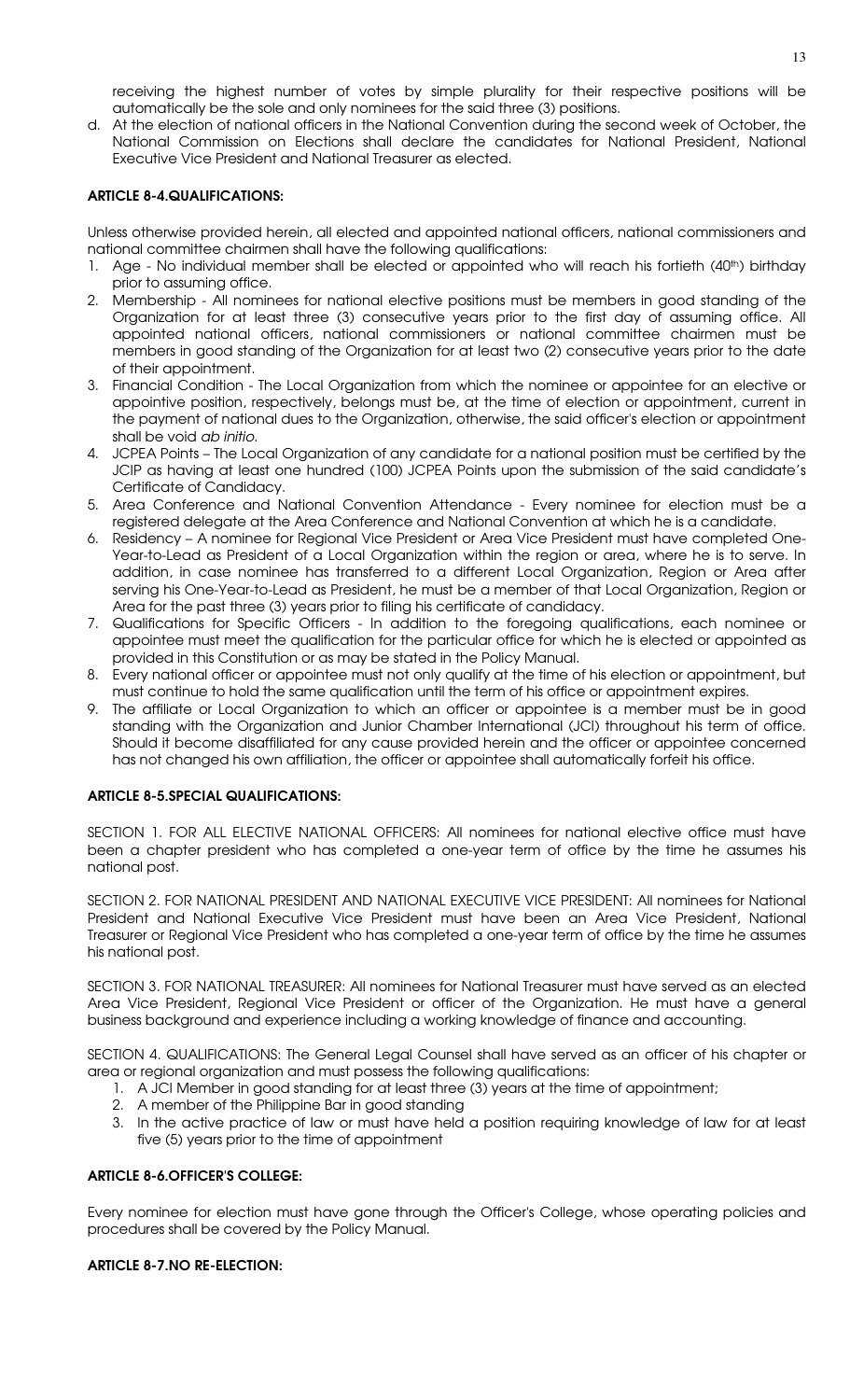No elective national, area or regional officer of the Organization may hold the same office twice, regardless of transfer to another region or area.

#### ARTICLE 8-8. ASSUMPTION AND TERM OF OFFICE:

All national, area or regional officers shall assume office at the beginning of the calendar year following their election for a term of one (1) year. The members of the National Constitutional Commissions shall assume office upon their appointment to serve until their fixed term shall expire, unless sooner terminated for cause. All appointed national officers, commissioners and committee chairmen shall assume office upon their appointment with a term of office co-terminus with the appointing authority, unless sooner terminated for cause.

#### ARTICLE 8-9.HOLD-OVER:

In the event that no election of officers is held due to any cause, the officers enumerated in this Article, except the members of the National Constitutional Commissions shall remain in office beyond their terms until their successors are elected or appointed in accordance with the Constitution.

#### CHAPTER IX POWERS AND DUTIES OF NATIONAL OFFICERS

#### ARTICLE 9-1.NATIONAL PRESIDENT:

SECTION 1. POWERS AND DUTIES: - The National President shall be the Chief Executive Officer of the Organization. He shall preside at all meetings of the General Assembly, the National Board and the Executive Committee. He shall direct the overall operations of the Organization and shall travel on its behalf. He shall report to the General Assembly, the National Board and the Executive Committee.

SECTION 2. HEAD OF THE ORGANIZATION: As head of the Organization, the National President shall be its official representative in all ceremonies, affairs, proceedings and transactions. However, any act of the National President binding the Organization to a financial or contractual obligation shall be subject to the approval or ratification of the National Board.

#### ARTICLE 9-2.NATIONAL EXECUTIVE VICE PRESIDENT:

SECTION 1. POWERS AND DUTIES: The National Executive Vice President shall exercise the powers and perform the functions and duties of the National President during the absence or inability of the latter to act and shall also perform such functions and duties as are assigned to him by the National President, the Executive Committee and the National Board. He may be assigned to supervise the National Commissions and Committees for the promotion and implementation of JCI and JCI Philippines Programs as well as the executive directorates for development and programs. The National Executive Vice President shall also serve as Chairperson of the Long Range Planning Committee and act as the National Planning Chairperson who shall supervise the preparation of plans and programs.

# ARTICLE 9-3.AREA VICE PRESIDENT:

SECTION 1. DUTIES: The duties of the Area Vice President shall include:

- 1. Supervision over and assistance to the Regional Vice Presidents assigned to him by:
	- a. Coordinating and supervising the activities of the regions within the area;
	- b. Coordinating, motivating and directing their work in the field of programming.
- 2. Travel and visitation of chapters within the area;
- 3. Liaison with other Area Vice Presidents;
- 4. Reporting regularly on the activities of the area;
- 5. Assisting in the promotion and implementation of the commission/ committee structure among all affiliates concerned;
- 6. Reporting to the General Assembly, the National Board, Executive Committee and the National President; and
- 7. Performing such other duties and functions as may be delegated by the National Board, the Executive Committee and the National President.

#### ARTICLE 9-4. REGIONAL VICE PRESIDENT:

SECTION 1. DUTIES: The duties of the Regional Vice President shall be to communicate with, work with and visit the chapters within his region for the following purposes:

- 1. To promote the purposes of JCI in accordance with the JCI Values, purposes and principles;
- 2. To promote and coordinate with the implementation within the chapters assigned to him of JCI Philippines and JCI programs;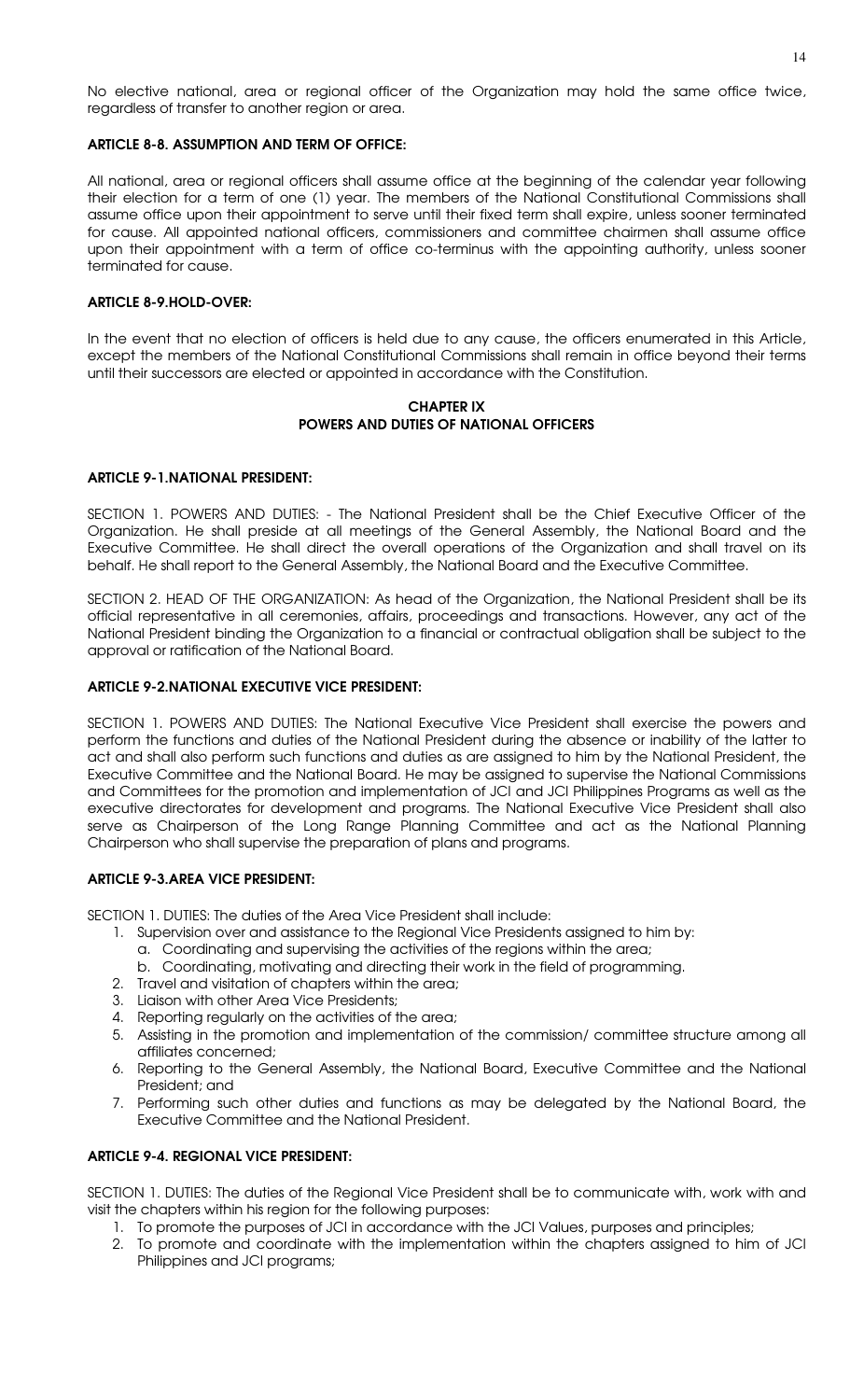- 3. To guide and assist chapter officers in the development of their chapters;
- 4. To conduct training in chapter and leadership development;
- 5. To promote and give guidance in executing planned extension;
- 6. To ensure effective communication between his assigned chapters and JCI Philippines; and
- 7. To promote the constant broadening of the base of membership in JCI.

# ARTICLE 9-5.NATIONAL TREASURER:

SECTION 1. POSTING OF BOND: Upon assumption of office, he shall post a bond in an amount equivalent to 5% of the annual budget of the Organization answerable for funds which he may not be able to account at the end of his term. All other signatories shall likewise post a bond in an amount equivalent to 5% of the annual budget of the Organization answerable to funds which they may not be able to account at the end of their term.

SECTION 2. DUTIES: The National Treasurer shall have the following duties:

- 1. Be the custodian of the funds of the Organization
- 2. Collect, receive and disburse said funds as prescribed herein and in accordance with the resolutions of the National Board.
- 3. Within two (2) banking days from receipt thereof, deposit all national dues payments of the Local organization in the bank or banks designated by the Organization
- 4. Accommodate requests from any member in good standing to examine the receipts, books, ledgers and other records used by the National Treasurer in the discharge of his functions.
- 5. If the request of any member in good standing is for the examination of the bank accounts of the Organization, the National Treasurer shall issue the necessary authorization to the inquiring member.
- 6. Submit an audited Financial Statement to the General Assembly during the National Convention.
- 7. Chair the Finance Committee and shall be responsible for the financial affairs of the Organization
- 8. Regularly inform the National Board of the state of the Organization's finances.
- 9. Prepare and submit the annual budget to the National Board within the first forty-five (45) days of the calendar year.
- 10. Devise an efficient system for the collection of national dues and assessments;
- 11. Supervise the administration of the financial records of the Organization
- 12. Recommend fiscal policies to the General Assembly, National Board or Executive Committee
- 13. Audit. The National Treasurer shall cause to be prepared books of accounts and other relevant papers of the financial year for examination and audit by the National Commission on Audit and by a qualified external auditor subject to the approval of the National Board. Certified copies of a complete summary of these accounts duly audited shall be forwarded to all Local Organizations prior to the next regular National Convention.
- 14. Commission/Committee Supervision. The National Treasurer shall have supervision and control over the funds of all commissions/committees of the Organization and shall be a signatory to all accounts, checks and disbursements of said funds.

# ARTICLE 9-6.GENERAL LEGAL COUNSEL:

SECTION 1. APPOINTMENT: The General Legal Counsel shall be appointed by the National President and confirmed by the National Board. He shall be an ex-officio member of the National Board and the Executive Committee.

SECTION 2. DUTIES: The General Legal Counsel shall have the following duties:

- 1. Legal The General Legal Counsel shall be the adviser on legal matters pertaining to the Organization and shall advise officers and Local Organizations on the interpretation of the Constitution and the Policy Manual.
- 2. Parliamentarian The General Legal Counsel shall serve as Parliamentarian of the General Assembly and shall rule on matters of parliamentary procedure and legal interpretation at the request of the Presiding Officer.
- 3. Admissions Committee The General Legal Counsel shall serve as Chairman of the Admissions Committee for new affiliates of the Organization.
- 4. Consultative The General Legal Counsel shall give advice and suggestions to the Organization and to Local Organizations on the development of constitutions and policies which will give a clear guide for the activities of the Organization and the area and regional councils.
- 5. Supervision The General Legal Counsel shall ensure that the National Board and the Executive Committee function in accordance with the Constitution and the Policy Manual, and for this purpose, he shall attend all meetings of the National Board and the Executive Committee.
- 6. Counsel The General Legal Counsel shall represent the Organization in all actions or lawsuits to which the Organization is a party.
- 7. Corporate Secretary The General Legal Counsel shall be the custodian of the official seal of the Organization and the records of all meetings of the General Assembly, the National Board and the Executive Committee. He shall perform shall other duties as may be required of Corporate Secretary.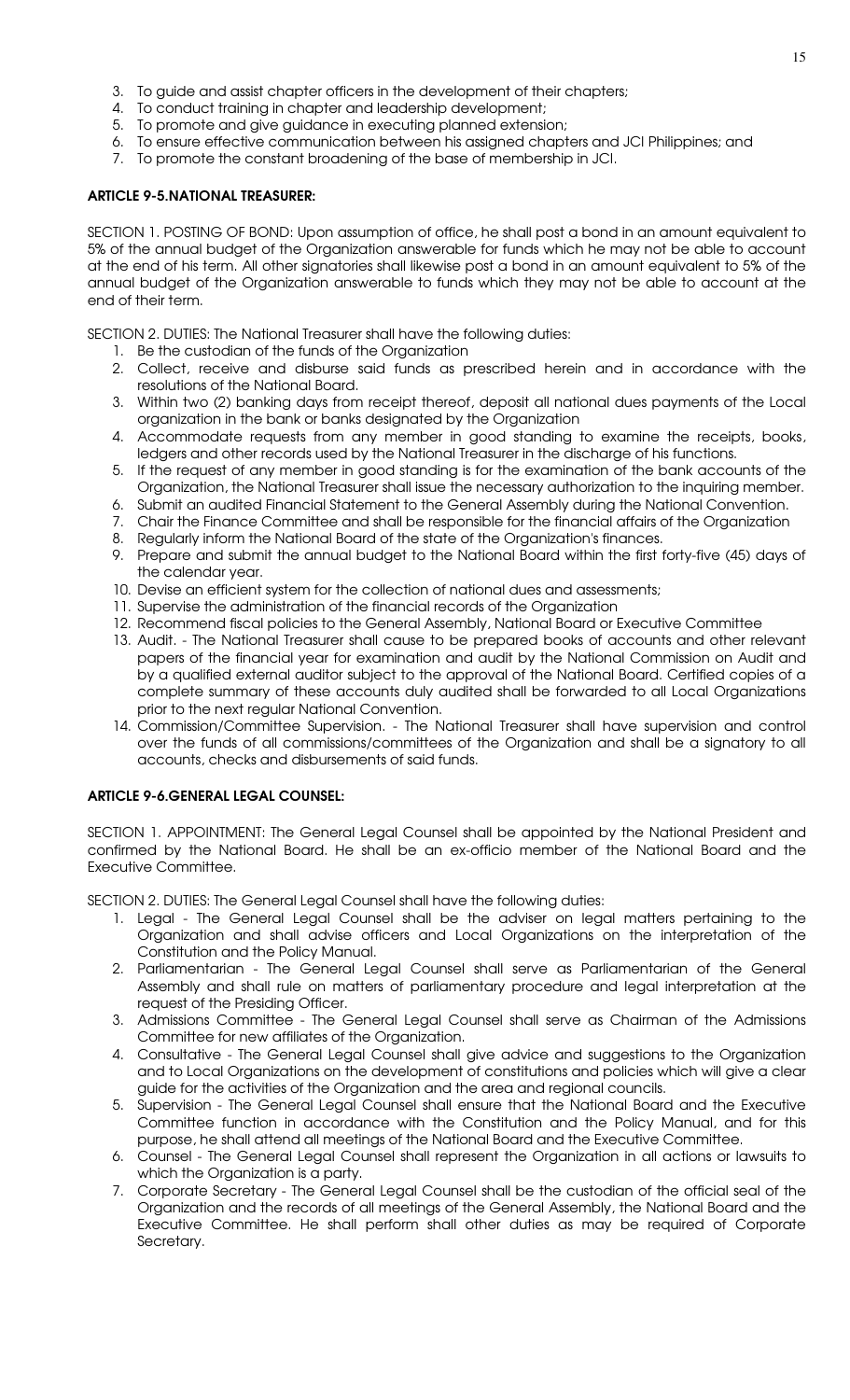# ARTICLE 9-7.IMMEDIATE PAST NATIONAL PRESIDENT:

SECTION 1. DUTIES: As an officer of the Organization and an ex-officio member of the National Board and the Executive Committee, the Immediate Past National President shall have the following duties:

- 1. Be the Chairperson of the Senate Affairs Commission and serve as the Organization's representative to the Philippine JCI Senate and shall recommend and head the Screening Committee of all application for JCI Senatorship.
- 2. Be a member of the National Nominations Commission
- 3. Be the Chairperson of the Officer's College.

# ARTICLE 9-8. SECRETARY GENERAL:

SECTION 1. APPOINTMENT AND TERM OF OFFICE: - There shall be a Secretary General who shall be appointed by the National President, for a term of one year, subject to confirmation by the National Board.

Section 2. DUTIES: The Secretary General shall perform the following duties:

- 1. Be the special representative of the National President in official functions of the Organization;
- 2. Be the official liaison officer of the Organization in its dealings with the Philippine Government, third parties and other establishments or bodies;
- 3. Exercise control and general supervision over the National Secretariat established herein;
- 4. Perform such other functions as may be assigned to him by the National President or the National Board.

# ARTICLE 9-9. REMUNERATION:

All officers shall serve without financial remuneration.

# CHAPTER X THE EXECUTIVE DIRECTOR AND THE NATIONAL SECRETARIAT

# ARTICLE 10-1. THE EXECUTIVE DIRECTOR:

There shall be an Executive Director to be appointed by the National President subject to the confirmation by the National Board. The term of office and other terms of employment of the Executive Director shall be provided for in his employment contract as determined by the National Board.

# ARTICLE 10-2. DUTIES OF THE EXECUTIVE DIRECTOR:

The Executive Director shall have the following duties, among others:

- 1. Head of the Secretariat He shall be the head of the National Secretariat and shall be responsible for the operation, management and maintenance of the said National Secretariat;
- 2. Administrator He shall be the Administrative Officer of the Organization and shall be responsible for the implementation of the Organization's policies under the direction of the National President;
- 3. Personnel He shall be empowered to employ such personnel as may be required and authorized by the National Board for adoption a salary pay scale for all the Organization's paid employees;
- 4. Records He shall maintain the records of Local Organizations and their individual members together with all reports as may be submitted to the National Secretariat by the Local Organizations;
- 5. Contract He shall negotiate for contracts affecting the operations and maintenance of the National Secretariat, acting in consultation with the National President and the General Legal Counsel;
- 6. Publisher He shall supervise, and if necessary, authorize the publication, printing and/or production of the Organization's manuals, handbooks, directories and such other materials which may be required in the management and administration of the Organization.
- 7. Ensure that a budget has been allocated for the Salaries and Benefits of the Organization's employees, including, but not limited to, government-mandated benefits, Health Insurance, Retirement Pay and Accident Insurance.

#### ARTICLE XI CONSTITUTIONAL COMMISSIONS

# ARTICLE 11-1.NATIONAL COMMISSION ON AUDIT:

SECTION 1. COMPOSITION: There shall be an independent National Commission on Audit (COA) composed of one (1) Chairman and two (2) Commissioners. The members of the Commission shall each come from Luzon, Visayas and Mindanao, to be screened by the Executive Committee, appointed by the National President and concurred by the National Board.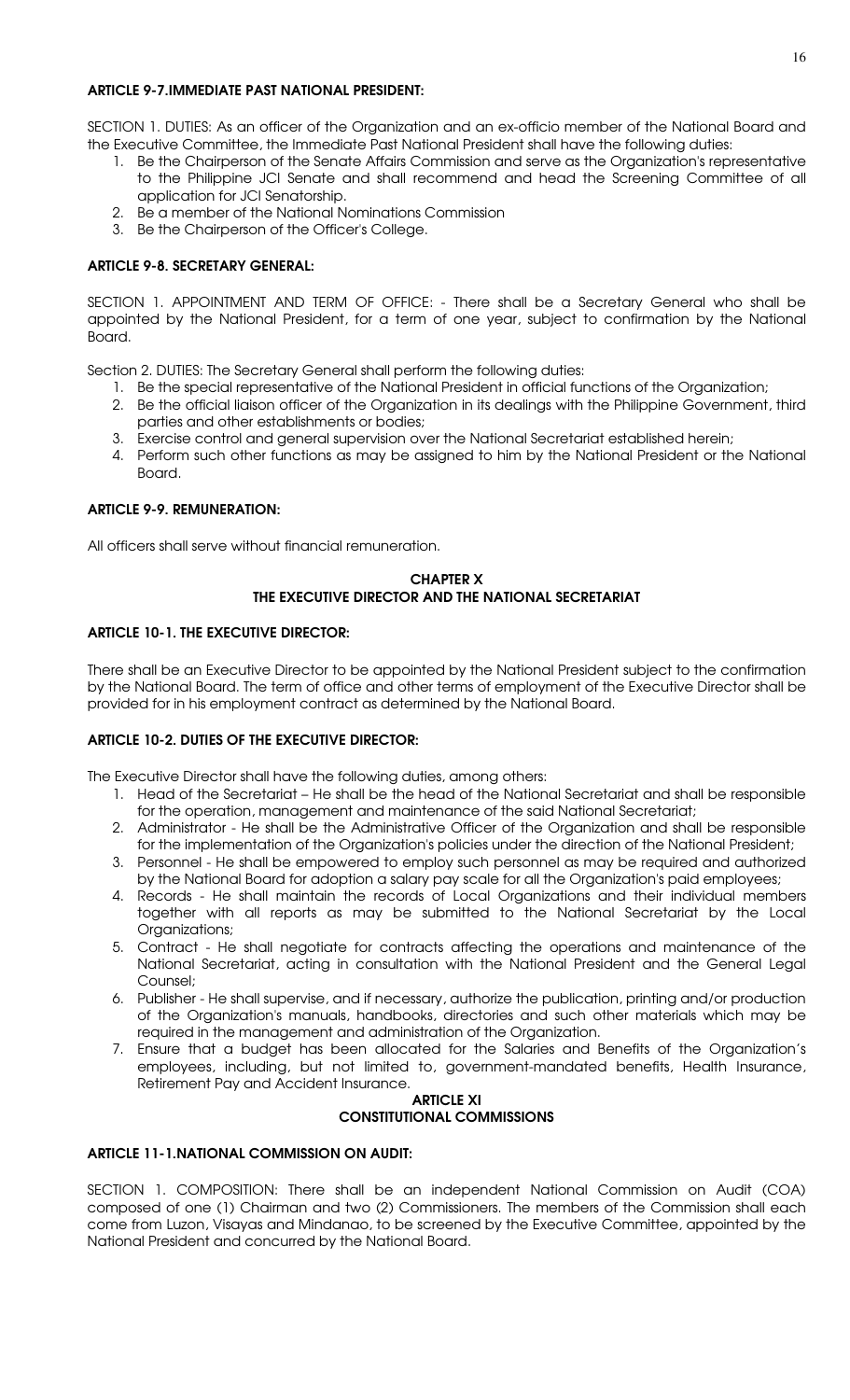SECTION 2. QUALIFICATIONS: At the time of their appointment, Chairman and the Commissioners must be members of the Organization in good standing for the three (3) consecutive years prior to their appointment and Certified Public Accountants for the same period.

SECTION 3. TERM OF OFFICE: The Chairman and the two (2) Commissioners shall be appointed for a term of three (3) years without reappointment. The first three (3) members of the Commission to be appointed pursuant to this provision shall serve for a term of one, two and three years, respectively. The member serving his last year shall be Chairman of the Commission. Appointment to any vacancy shall be only for the unexpired portion of the term of the predecessor.

SECTION 4. POWERS AND DUTIES: The COA shall have the following powers and duties:

- 1. It shall examine, audit and verify the books of accounts of the Organization, all the commissions, committees and projects and shall submit a quarterly audited financial statement to the National Board, and for the period ending September 30 of the current year to the General Assembly during the National Convention.
- 2. It shall pre-audit disbursement in the trust fund of the Organization;
- 3. It shall submit audited financial statements for the immediately preceding year to the National Board, furnishing copies of the same to all the Local Organizations on or before January 31 of the following year;
- 4. It shall exercise supervision and control over area and regional auditors appointed by the Area Vice President of the area and Regional Vice President of the region, respectively, for a term of one (1) year;
- 5. It shall post-audit all receipts of national commissions, committees and special projects;
- 6. It shall perform such other duties and functions as may be assigned by the National Board or by the National Assembly.
- 7. Promulgate rules and regulations consistent with the Constitution.

#### ARTICLE 11-2.NATIONAL COMMISSION ON ELECTIONS:

SECTION 1. COMPOSITION AND TERM OF OFFICE: There shall be an independent National Commission of Elections composed of a Chairman and four (4) Commissioners representing the five (5) areas of the Organizations who shall be appointed by the National President, upon the recommendation of the concerned Area Vice President, subject to the concurrence of the National Board for a term of five (5) years without reappointment.

SECTION 2. QUALIFICATIONS: A member of the Commission must possess the following qualifications:

- 1. He must be a regular member in good standing of his chapter for the last three (3) years prior to his appointment;
- 2. He must be a member of the Philippine Bar;
- 3. He must not be over 35 years of age at the time of his appointment;
- 4. He must not come from the same chapter of the outgoing Commissioner he is replacing.

SECTION 3. POWERS AND DUTIES: The National Commission on Elections shall have the following powers and duties:

- 1. Enforce and administer all rules and regulations related to the conduct of elections embodied in the National Election Code and made an integral part of the Policy Manual.
- 2. Be the sole judge of all election contests, including pre-proclamation and quo warranto, and protests relating to election returns, qualification of voters, canvassing and validity of votes.
- 3. Hear and decide election contests within thirty (30) days after the same are submitted for resolution.
- 4. Register and accredit voting affiliates and voting Local Organization Presidents and voting delegates.
- 5. Submit to the incoming and outgoing National Board at the National Convention on the day following the national election, a report on the conduct and manner of election and a statement of disbursement of funds allocated to the Commission which shall be subject to the accounts or audit.
- 6. Recommend to the National Board effective measures to further minimize election expenses and prohibit all forms of election frauds and malpractices, political opportunity quest or nuisance candidacy or similar acts.
- 7. Promulgate rules and regulations consistent with the Constitution.

SECTION 4. FILING FEES: All filing fees or assessments to be required from the candidates, other than the imposition of penalties, shall be subject to the approval of the National Board.

SECTION 5. PROHIBITION AGAINST MEMBERS: No member of the Commission shall engage directly or indirectly in JCI partisan politics not hold any other elective or appointive position or chairmanship during his term of office.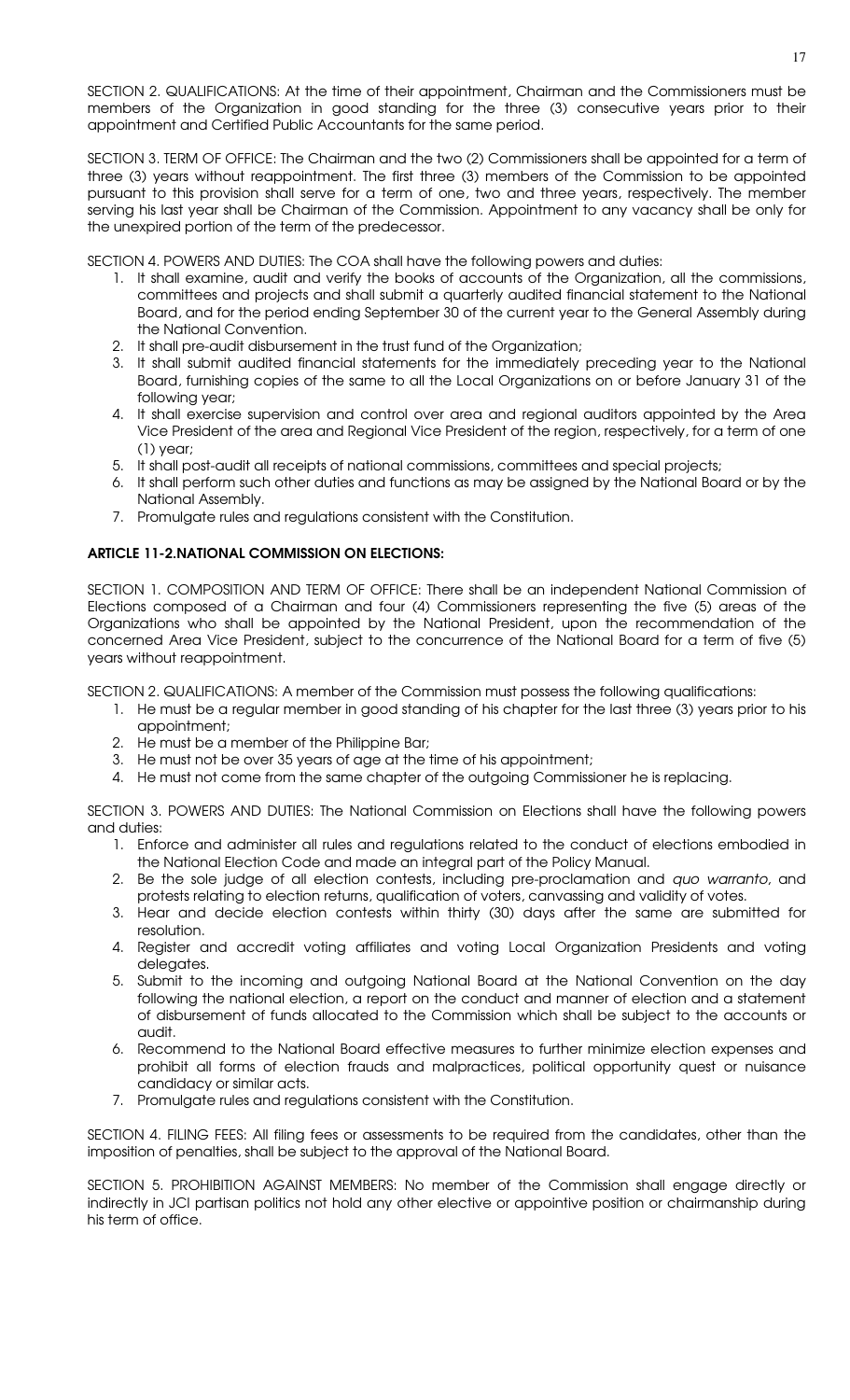SECTION 6. AREA COMMISSION ON ELECTION: There shall be an Area Commission on Elections in each area composed of a Chairman and two (2) Commissioners appointed by the National President with the concurrence of the National Board to serve for a term of one (1) year.

SECTION 7. POWERS AND DUTIES OF AREA COMMISSION ON ELECTIONS: Each Area Commission on Elections shall enforce the rules and regulations governing the conduct of election in each area conference concerned as provided for in the Election Code under the supervision and control of the National Commission on Elections.

# ARTICLE 11-3. NATIONAL NOMINATIONS COMMISSIONS:

SECTION 1. COMPOSITION AND QUALIFICATIONS: There shall be a National Nominations Commission composed of nine (9) members, four (4) members of whom shall be the Past National Presidents for the four (4) consecutive preceding years starting with the Immediate Past National President and the other five (5) members shall represent the five (5) areas all to be elected in their respective area conferences, who must be past National Board Members and who shall serve for a term of one (1) year at the beginning of the calendar year following their election.

The first members of the Commission who are Past National Presidents appointed pursuant to this provision shall serve for a term of one, two, three and four years, respectively, the first most senior Past National President who shall serve for one (1) year shall be its Chairman. If the most senior Past National President has already served in the same capacity, the next most senior Past National President shall act as its Chairman. Any appointee to a vacancy shall serve only the unexpired portion of the term of the predecessor.

SECTION 2. POWERS AND DUTIES: The National Nominations Commission shall have the following powers and duties:

- 1. Exclusively pass upon the qualifications and eligibility of all candidates to the National Board provided for in this Constitution and in the Policy Manual;
- 2. Examine, verify and approve the certificates of candidacy, NSO-issued birth certificate with Official Receipt, and nomination papers submitted by candidates;
- 3. Examine and evaluate the candidates' ability to carry out the duties of the office being sought;
- 4. Certify to the National Commission on Elections the individual candidates have or not have satisfied all the requirements of this Constitution and in the Policy Manual, and any candidate who shall possess any of the disqualifications shall be disqualified by the National Nominations Commission from running for office.
- 5. Promulgate rules and regulations consistent with the Constitution.

SECTION 3. CANDIDATES' PERSONAL APPEARANCE BEFORE THE COMMISSION: Each candidate to the National Board shall appear personally before the National Nominations Commission. For this purpose, the commission shall convene, with notice to all candidates, within seven (7) days from the deadline for the filing of the certificate of candidacy to perform and discharge its duties. Failure to personally appear by any candidate before the commission shall be a ground for disqualification.

SECTION 4. DEADLINE FOR FILING CERTIFICATE OF CANDIDACY: All candidates for any elective office in the Organization must file with the National Commission on Elections, copy furnished the National Nominations Commission, their Certificate of Candidacy in the form provided for in the National Election Code accompanied by the written endorsement of the Board of Directors of their respective LOs not later than July 31 of the current year. If July 31 falls on a Sunday or a holiday, the certificate shall be filed on the next business day.

Provided that; in the event that there is no candidate for a certain office, the deadline for the filing of a Certificate of Candidacy for that uncontested position shall be allowed up to one (1) day before the scheduled election date; Provided further, that should there still be no candidate for such uncontested position, the election for the officer thereof shall be by floor nomination during the closing plenary session in the Area Conference. Provided, finally, that the said nominee shall possess all the qualifications and none of the disqualification provided for in this Constitution and in the Policy Manual.

### CHAPTER XII AREAS AND REGIONS

### ARTICLE 12-1.ADMINISTRATIVE AREAS:

SECTION 1. BOUNDARIES OF AREAS: In order to ensure that the most effective service is given to Local Organizations and individual members, the Local Organizations of this Organization shall be grouped into five (5) AREAS. Each AREA shall include the REGIONS as indicated below:

AREAI Cagayan Valley Central Luzon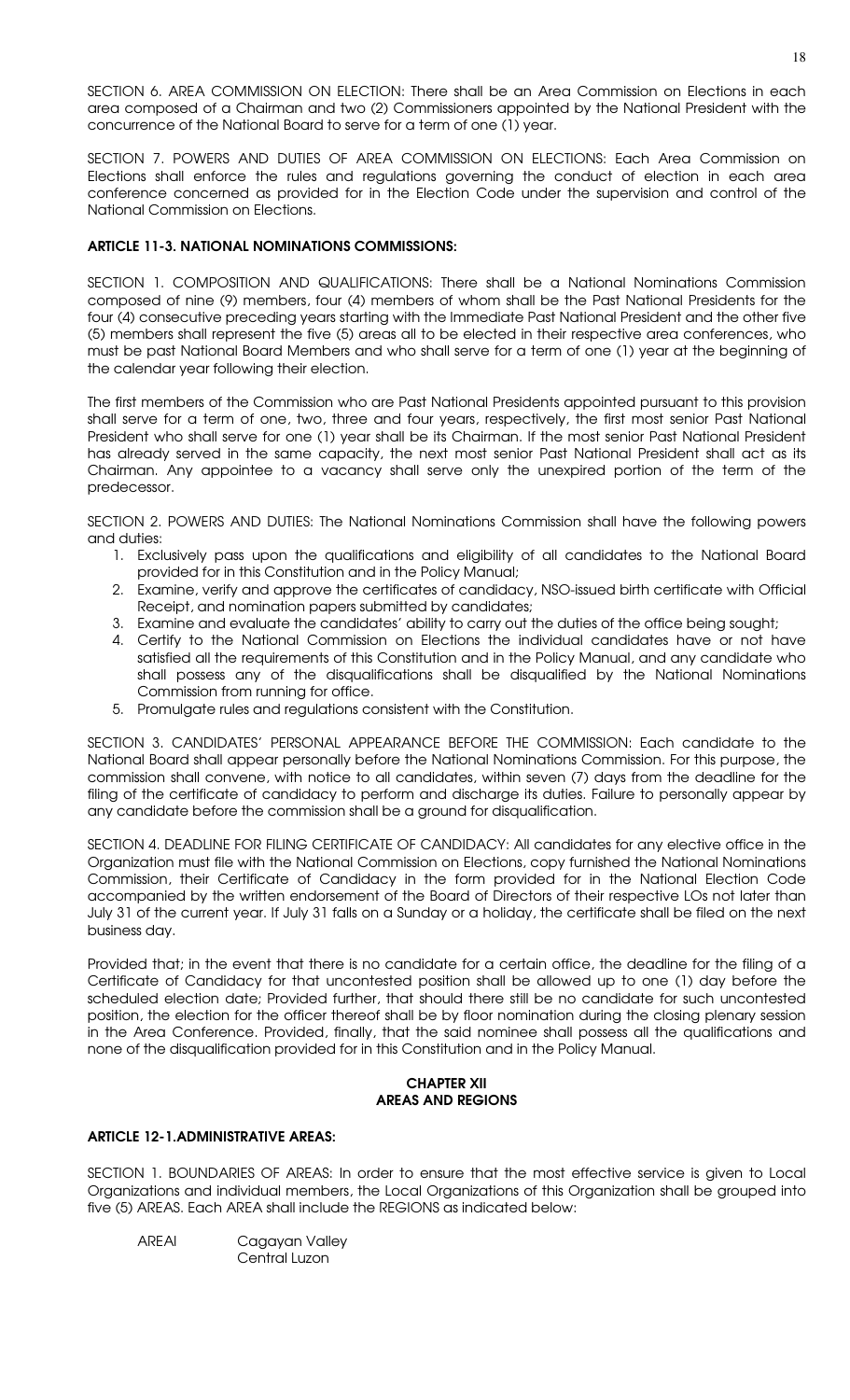|          | llocandia<br>Northern Luzon                                                             |
|----------|-----------------------------------------------------------------------------------------|
| ARFA II  | Metro East<br>Metro North<br>Metro South<br>Rizal                                       |
| ARFA III | Bicol<br>CaviteNorth<br>Cavite South<br>Laguna<br>Palawan<br>Southern Tagalog East      |
| ARFA IV  | Central Visayas<br>EasternVisayas<br>Western Visayas                                    |
| ARFA V   | Davao<br>Northern Mindanao<br>Southern Mindanao<br>Western Mindanao<br>Central Mindanao |

SECTION 2. PROVINCES AND INDEPENDENT CITIES: The provinces and independent cities comprising each region shall be specified in the Policy Manual. No transfer or reassignment of a city or province shall be made unless endorsed by a majority of the Local Organizations in the region affected.

SECTION 3. CREATION, ABOLISHMENT, MERGER, CONSOLIDATION OR REORGANIZATION: the National Board upon prior consultation with and as much as practicable with the endorsement of the majority of the Local Organizations that maybe affected may create, abolish, merge, consolidate or reorganize a region in any area for the purpose of effective administration.

SECTION 4. NEW PROVINCES OR CITIES: Any new province or city created by law shall be assigned to the region from where it was taken, unless the National Board determines otherwise.

#### ARTICLE 12-2.AREA ORGANIZATIONS:

SECTION 1. AREA ORGANIZATIONS: The Executive Committee of the Area shall be composed of the Area Vice President for the Area, the Regional Vice President from each Region with the Area, the Area Secretary, the Area Treasurer, and the Area General Legal Counsel, provided that the mode of selecting the last three named officers shall be left to the discretion of the Area Council. The Immediate Past Area Vice President shall be an ex-officio member of the Executive Committee. Appointed officers shall have no right to vote unless permitted by the Area Council.

SECTION 2. SUPERVISION: Each Area Vice President shall be responsible for supervising and coordinating the activities of the Organization within the area, subject to the limits of the authority given to him by this Constitution.

SECTION 3. AREA COUNCIL: The board of an area shall be called the Area Council and shall consist of the aforementioned officers in Section 1 and the Presidents or the authorized representatives of the affiliates within the regions of the area.

SECTION 4. FUNCTIONS: The Area Council and the area officers shall administer the area according to the Constitution and Policy Manual of the Organization. To assist in administration, the Area Council may adopt policies not otherwise provided in this Constitution and not contrary hereto.

SECTION 5. POWERS AND DUTIES OF OTHER OFFICERS: The powers and duties of the officers of the Area shall be provided in the resolutions or other directives of the Area Council. In the absence of such provisions, the said officers shall have the powers and duties as may be provided in the Constitution, Policy Manual and other resolutions of the National Board.

SECTION 6. MEETINGS: There shall be three (3) Area Council Meetings for the term. The first three (3) meetings shall be held in the months of January, April, and July, all after the Regular National Board Meetings. The Executive Committee of the area shall meet from time to time to supervise the day-to-day operations and activities of the area and report on conditions of affiliates.

SECTION 7. SPECIAL MEETINGS: Upon the instance of the Area Vice President or on the petition of the majority of the area council members, there shall be Special Meetings called to discuss important matters and issues regarding Area Organization.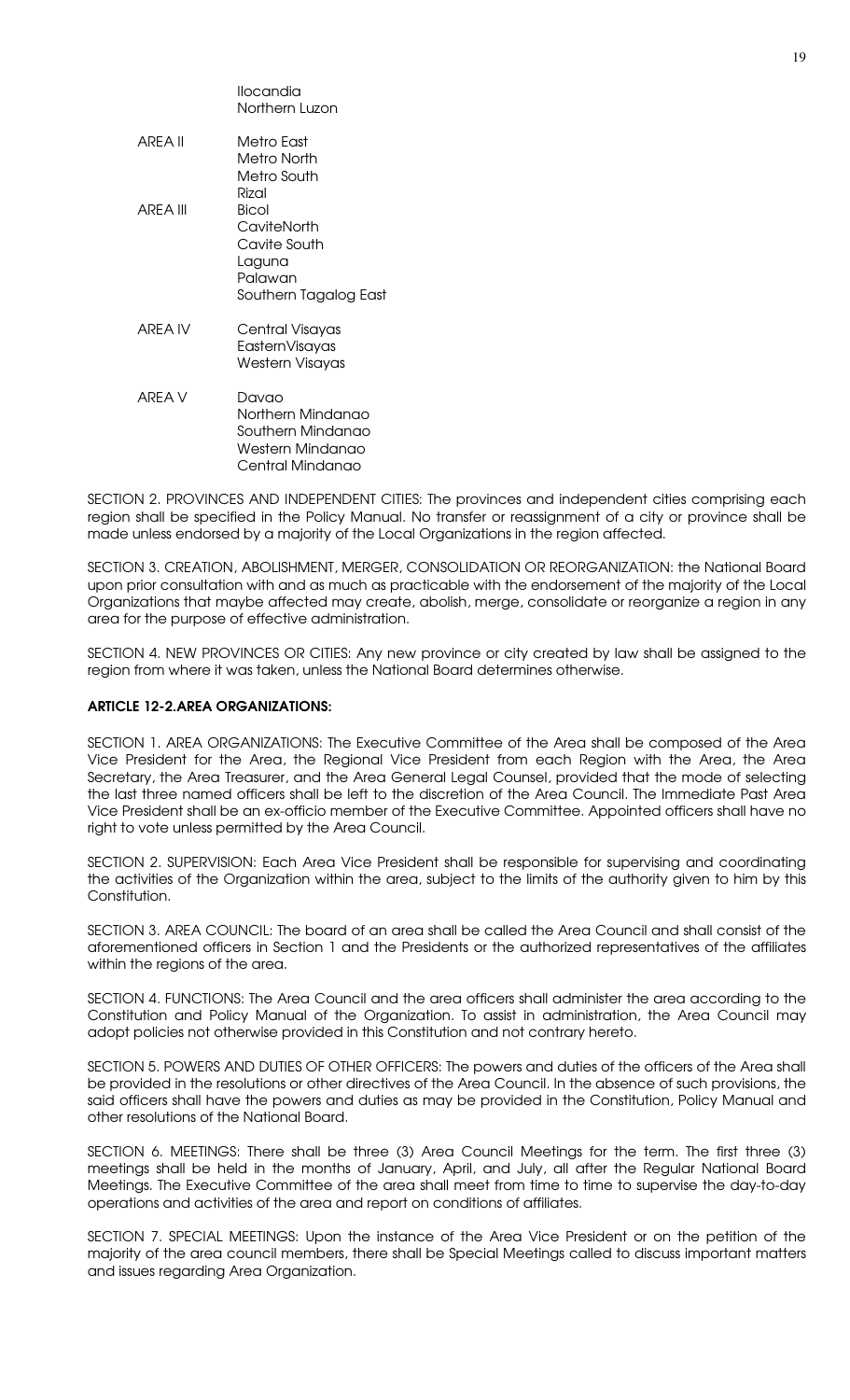SECTION 8. VOTING RIGHTS: All members of the Area Council in attendance at a meeting shall have one vote. There shall be no proxy vote. Appointed officers shall have no voting rights unless permitted by the Area Council.

### ARTICLE 12-3. REGIONAL ORGANIZATION:

SECTION 1. COMPOSITION: The Executive Committee of the Regional Organization shall be composed of the Regional Vice President and such other officers as the Regional Council may determine including a Secretary, a Treasurer, and a Legal Counsel. The Immediate Past Regional Vice President shall be an exofficio member of the Regional Executive Committee. These officers shall have no right to vote by virtue of their offices.

SECTION 2. FUNCTIONS: The Regional Council and the regional officers shall administer the region according to the Constitution and Policy Manual of the Organization. To assist in administration, the Regional Council may adopt policies not otherwise provided in this Constitution and not contrary hereto.

#### ARTICLE 12-4. FINANCES OF AREAS AND REGIONAL COUNCILS

SECTION 1. FUNDS: The Areas and Regional Councils may impose additional or special assessments to be collected from the affiliates subject to the approval of the National Board. In addition to other powers, the council may accept or solicit monies, materials and other contributions from chapters or individual members.

SECTION 2. BUDGET: The Area Vice Presidents and Regional Vice Presidents shall prepare and submit to their respective Area and Regional Councils their recommendations on their respective operating budgets for the calendar year. Council officers and members shall not be entitled to any salary or compensation except the reimbursement of reasonable expenses for travel during meetings. No disbursement shall be made except in accordance with the budget.

#### CHAPTER XIII FINANCES AND DUES

#### ARTICLE 13-1. ANNUAL DUES:

An individual member of a Local Organization shall pay JCI Philippines the annual dues of at least One Thousand Five Hundred (P1,500) per year. The said annual dues shall be determined by the National Board, which may adjust the said annual dues from time to time taking into consideration the rates on current JCI dues, the dollar exchange rate and in accordance with the needs of times.

#### BY-LAW 13-2. EXCHANGE RATE:

The amount to be remitted by the Local Organizations for JCI dues shall be automatically adjusted in accordance with the exchange rate as of December 31 of the immediately preceding year. The dues shall be remitted by each affiliate or Local Organization to the Organization.

### ARTICLE 13-3. DISPUTES OF DUES:

If an affiliate disagrees with the statement of account made by the National Treasurer, a written objection thereto must be filed with the Secretariat within one month after notice thereof. If no objection is made on time, the affiliate shall be responsible for the membership dues stated in the said statement of account. If an objection is duly lodged, the National Treasurer, with the assistance of the Secretary General, shall inquire into the correct number of membership of said affiliate for billing purposes. Any dispute arising herewith shall be resolved by the National Board whose decision thereon shall be final.

#### ARTICLE 13-4.NEWLY CHARTERED AFFILIATES:

Newly-chartered affiliates shall pay their annual membership dues amounting to Two Thousand Five Hundred Peso (P2,500)

#### ARTICLE 13-5.DEADLINE FOR PAYMENT AND DELINQUENCY PENALTIES:

Dues must be paid in full on or before March 31 of each calendar year. Only Local Organizations that have paid their dues in full on said date shall be entitled to vote in the area conference and in the national convention.

#### BY-LAW 13-6. EARLY BIRD PAYMENT: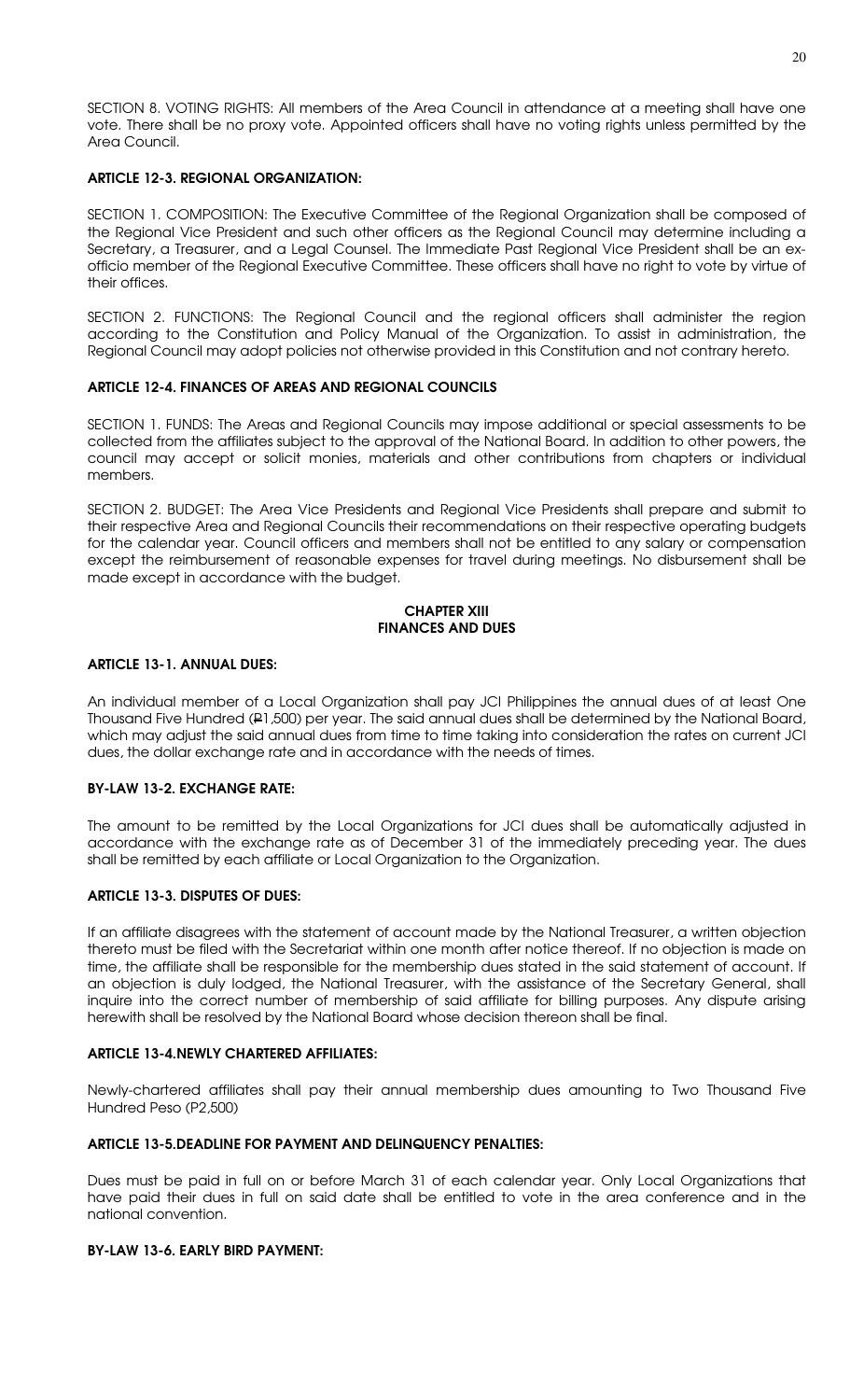The National Board may provide for an incentive scheme for early full or partial payments.

# ARTICLE 13-7. SUSPENSION AND FORFEITURE:

Section 1. DELINQUENCY: Any Local Organization that failed to vote at the Area Conference or National Convention due to non-payment of dues shall be automatically considered delinquent and shall be deemed suspended from all rights and privileges as an affiliate, provided, however, that if said Local Organization is able to pay the dues and surcharges within the period of one (1) year from its delinquency, it shall be automatically restored as an affiliate in good standing.

SECTION 2. DISAFFILIATION: In all cases, the failure of any Local Organization to pay any amount due from membership within one (1) year from date of receipt of the written notice of delinquency from the National Treasurer, or within the one (1) year deadline set forth in the preceding paragraph shall be a cause for its disaffiliation or the forfeiture of its charter and membership in the Organization as may be determined by the National Board.

SECTION 3. REVOCATION: Any Local Organization that shall continuously fail to pay any amount due from membership for two (2) consecutive years shall have its affiliation or charter automatically revoked without the need for any action on the part of the National Board and said delinquent Local Organization shall be deemed never to have existed for purposes of chapter extension.

SECTION 4. RESTORATION OF CHARTER: A disaffiliated Local Organization may have its charter reinstated upon application with the National Board subject to the guidelines to be issued by the National Board for this purpose, provided that a reinstated Local Organization can exercise its voting rights only upon the full payment of its dues for the current year and other back dues, if any.

### ARTICLE 13-8. FINANCIAL COMMITMENTS:

No financial commitment on the part of the Organization shall be made over and above the budget approved by the National Board, provided that expected savings may be committed upon authority or approval by the majority of the total membership of the National Board.

# ARTICLE 13-9. ALLOCATION OF DUES:

Until otherwise revised by the General Assembly in the allocation of the membership dues collected by the Organization, priority shall be given to the payment of JCI dues such that the specific amount for this purpose shall be immediately set aside. The balance will be available at the discretion of the Organization for its operations, provided that the National Board should specify in the budget amounts for the Area Councils, the Regional Councils and for the leadership development programs.

### ARTICLE 13-10. ASSETS:

All funds, real properties and other assets shall be held and maintained in the name of the Organization.

# ARTICLE 13-11.BUDGET:

The Secretary General shall prepare and submit to the National Treasurer his recommendations on the operating budget of the ensuing year.

### ARTICLE 13-12.FUND SURPLUS:

A special surplus shall be created which shall not be less than ten percent (10%) of the yearly income excluding sponsorship income. This fund shall be accumulated at the rate of not less than one per cent (1%) of the total dues income per year until the appropriate amount is reached. Disbursement from this fund must be approved by the General Assembly at a National Convention upon the recommendation of the National Board.

# ARTICLE 13-13. BANK SIGNATORIES:

Subject to the provisions of Chapter VIII and Chapter XIV of this Constitution, all disbursements from the Organization's bank accounts or certificates of deposit shall require at least two (2) authorized signatories, to be designated by the National Board in a resolution for that purpose unless otherwise provided for herein.

# ARTICLE 13-14. OFFSETTING OF ACCOUNTS: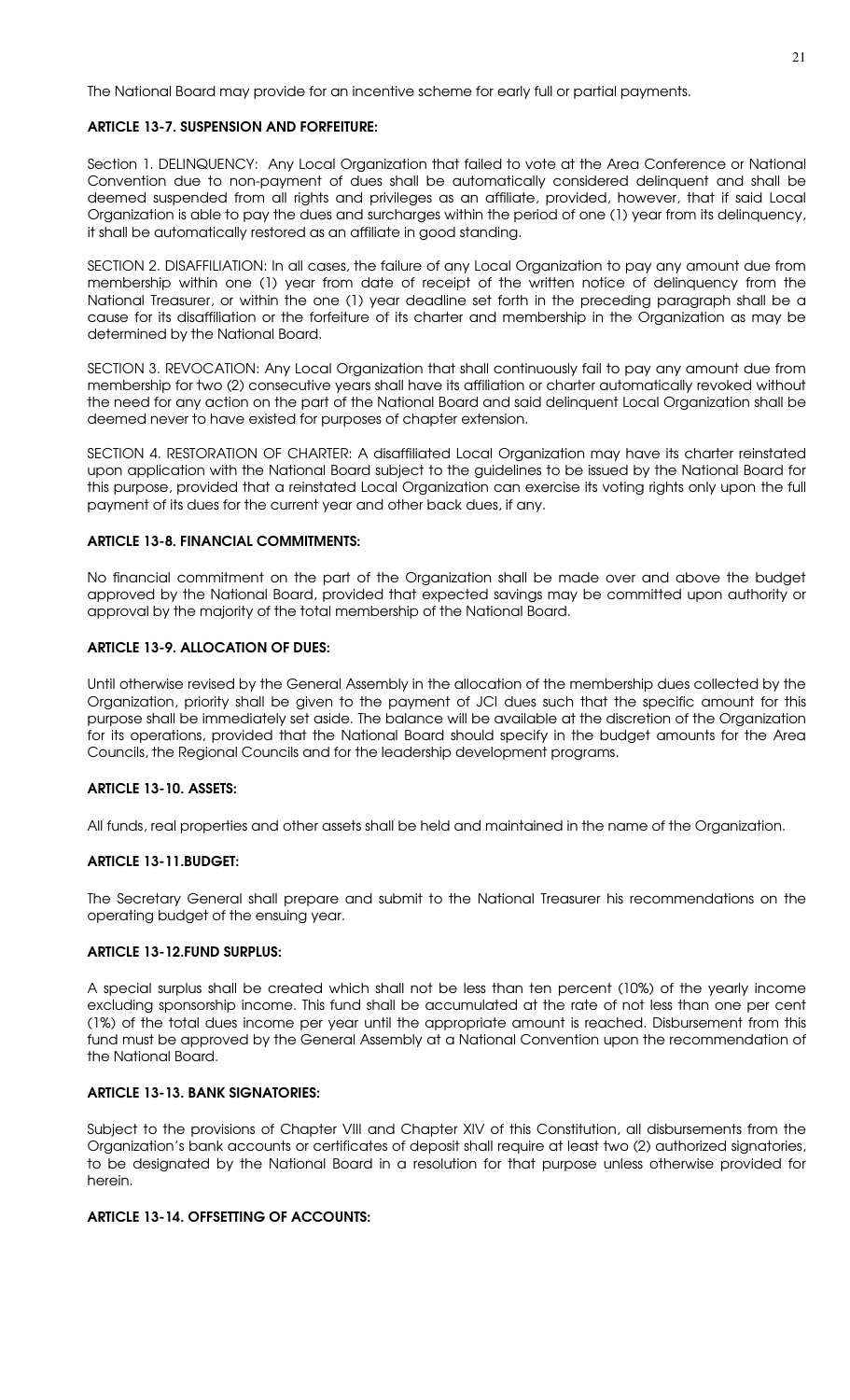The offsetting of an account or membership dues by any Local Organization with any obligation of the Organization is prohibited unless the account is mutually agreed upon within ten (10) days prior to the deadline for the payment of such dues or accounts.

# ARTICLE 13-15. CONVENTION INCOME:

Until otherwise provided by the National Board, the host Local Organization of any National Convention shall remit to the Organization ten per cent (10%) of its gross receipts collected from registration fees.

# ARTICLE 13-16.BANK ACCOUNTS AND DEPOSITORY BANK:

The Organization will maintain its account with at least two (2) banks, to be approved by the National Board upon recommendation of the National Treasurer. No account can be opened by a project commissioner/chairman in the name of the Organization or in his own project without approval of the National Board and unless the National Treasurer is one of the signatories. All such Organization Bank accounts and national project accounts so opened shall be closed at the end of the calendar year and all funds therein shall be transferred to the regular account of this Organization, under the name of the incoming authorized signatories. All funds remaining in the hands of the outgoing National Treasurer, officer, project chairman or commissioner or person under their direct and indirect control shall likewise be turned over to the incoming National Treasurer.

### ARTICLE 13-17. EXTERNAL AUDITOR:

The Organization shall have an External Auditor approved by the National Board. He shall conduct an audit of the Organization's finances at least once a year, or as often as the Board may decide. The External Auditor shall not be a JCI member.

# ARTICLE 13-18. BIDDING

The Organization shall conduct bidding procedures for expenditures amounting to one hundred thousand pesos (PHP 100,000) and above.

#### CHAPTER XIV PROGRAM OF ACTIVITIES

### ARTICLE 14-1. APPOINTMENT TO OFFICE OF NATIONAL DIRECTOR/CHAIRMAN:

Any member in good standing of a bona fide Local Organization may be appointed by the National President as National Director, Chairperson or Program Manager of a Directorate, Committee or Commission, with the concurrence of the National Board. His tenure shall commence upon acceptance of the formal directive.However, failure to convey acceptance within five (5) days automatically entitles the National President to designate a new appointee.

### BY-LAW 14-2. PROHIBITION ON DOUBLE APPOINTMENT:

No National Director or Chairman shall have two positions in the same year. The appointments must be presented during the first regular national board meeting. No appointee shall serve for two consecutive years. An appointee may qualify for the position again if he does not serve for the same position during the previous year.

### ARTICLE 14-3.COMMITTEE SYSTEM:

The National Board may create such committees or commission as may be necessary to carry out the program of activities of the Organization.

### ARTICLE 14-4. EX-OFFICIO MEMBERS:

The National President, the Secretary General and the National Treasurer shall be ex-officio members of the committees and commissions.

# ARTICLE 14-5. SUPERVISION:

All committees and commissions shall be under the supervision of the Secretary General or such other officers authorized by the National Board.

### ARTICLE 14-6.DISBURSEMENT OF COMMITTEE OR COMMISSION FUNDS: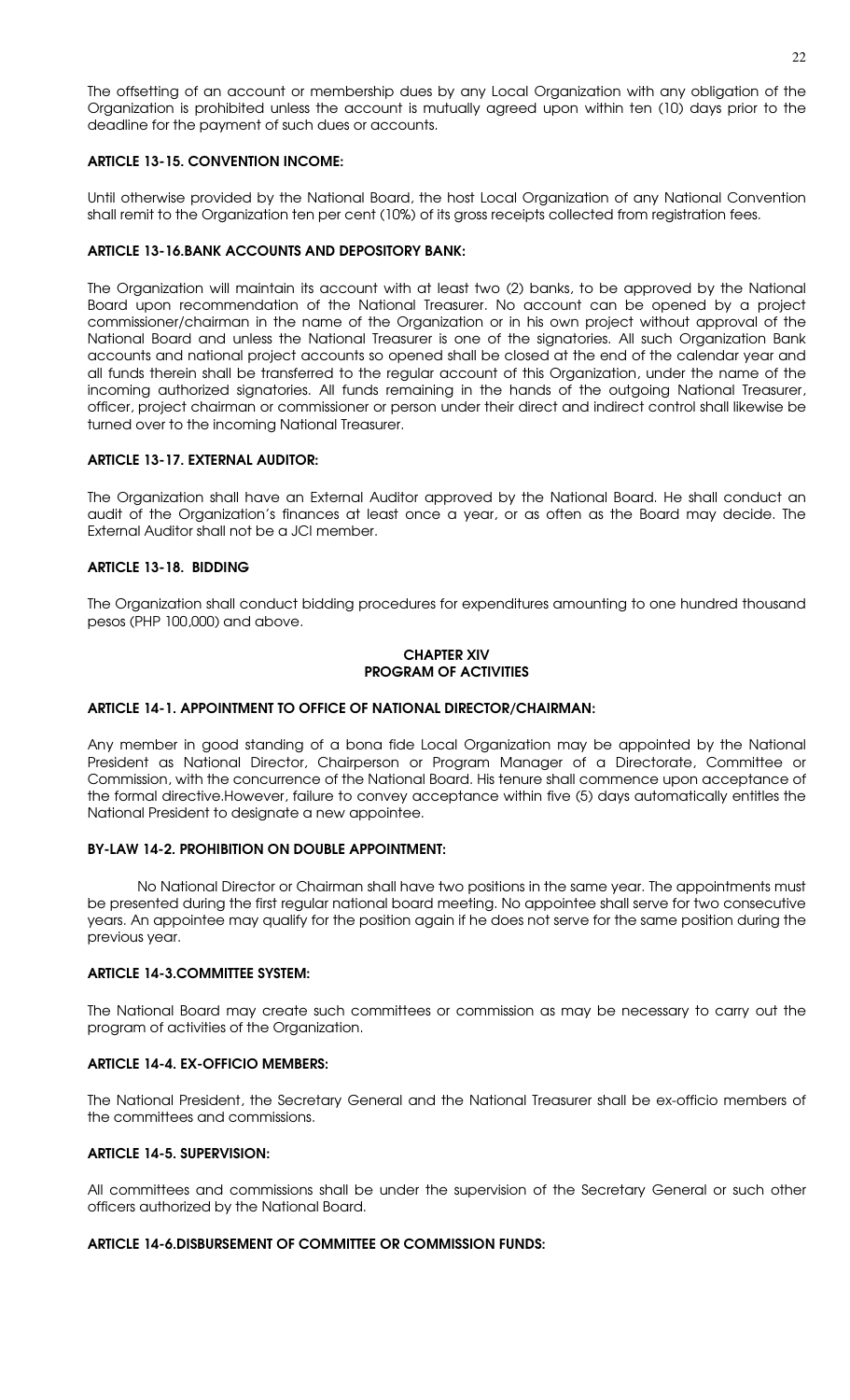All monies, funds and properties received by any committee or commission shall be deposited in the name of the Organization and no withdrawal from such fund shall be made without the signature of the National Treasurer and in accordance with the budget.

# ARTICLE 14-7. INSTITUTIONALIZED PROJECTS:

Policies and procedures governing institutionalized projects shall be embodied in the Policy Manual and such can be amended only at a two-thirds (2/3) vote of the National Board.

# ARTICLE 14-8.NATIONAL AWARDS COMMITTEE:

SECTION 1. FUNCTION: To recognize and honor outstanding achievements in the fulfilment of the purpose of the JCI by Local Organizations or individuals.

SECTION 2. DEVELOPMENT: The development of the national awards shall be initiated by the National Awards Committee (NAC) who shall ensure their relevance to the areas of opportunities and to the membership development of Local Organizations.

SECTION 3. NEW AWARDS AND CHANGES: The adoption of new awards, substitution of or changes in the award description shall require a two-thirds (2/3) vote of the General Assembly.

SECTION 4. PROCEDURE FOR SELECTION OF PANEL OF JUDGES:

- a. Each of the five (5) area councils shall submit fifteen (15) names to compose the pool of judges one (1) month prior to the Area Conference. However, they should not come from the same Local organization.
- b. Each member of the panel of judges shall have one vote. All decisions will be made by a simple majority.
- c. Upon completion of judging, the awards judges shall review the entry rules and related matters, and propose desirable changes to the National Board at their meeting immediately after the National Convention. The Board may adopt these rules by a simple majority.

# ARTICLE 14-9. NATIONAL TRAINING DIRECTORATE:

SECTION 1. COMPOSITION: There shall be a National Training Directorate composed of five (5) Training Directors coming from each of the five (5) areas and a Chairman to be appointed by the National President

SECTION 2. TERM OF OFFICE: The Training Directors, who shall be endorsed by their respective area councils and the Chairman, shall be appointed by the National President with the concurrence of the National Board and shall each have a term of one year. The appointee to any vacancy shall serve the unexpired term of his predecessor.

SECTION 3. QUALIFICATIONS: Members of the National Training Directorate shall possess all the qualifications and none of the disqualification as a regular member of the Organization.

SECTION 4: DUTIES AND RESPONSIBILITIES: The National Training Directorate shall have the following duties and responsibilities:

- 1. To plan a concrete training program for the NOM in accordance to JCI Training Policy;
- 2. To make available to and conduct in all regions and areas JCI and JCIP prescribed seminars and JCI Official Courses;
- 3. To continuously design, formulate and conduct trainings and seminars for whatever purpose or involvement to all JCI members or any organization, office, aggrupation, group or association who may wish to avail of the same;
- 4. To coordinate and conduct trainings in the Local Organizations and NOM prior to its execution and circularize such for proper promotion for all members to avail of.

SECTION 5. FUNDS: Five (5%) of the JCI Philippines annual budget less the JCI dues and Admin fund expenses shall be allotted for training programs to be administered by the Directorate. These funds must only be spent for printing of seminar materials, manuals and publications and in no case shall the funds be used for travel expenses and/or honoraria of the members of the Directorate.

# CHAPTER XV POLICY MANUAL AND RULES OF PROCEDURE

# ARTICLE 15-1.POLICY MANUAL:

There shall be a Policy Manual of the Organization, the purpose of which is to institute rules governing the Organization and its affiliates and the conduct of its business and the provisions of which may be changed from time to time by the National Board after thirty (30) days from the completion of its publication in an